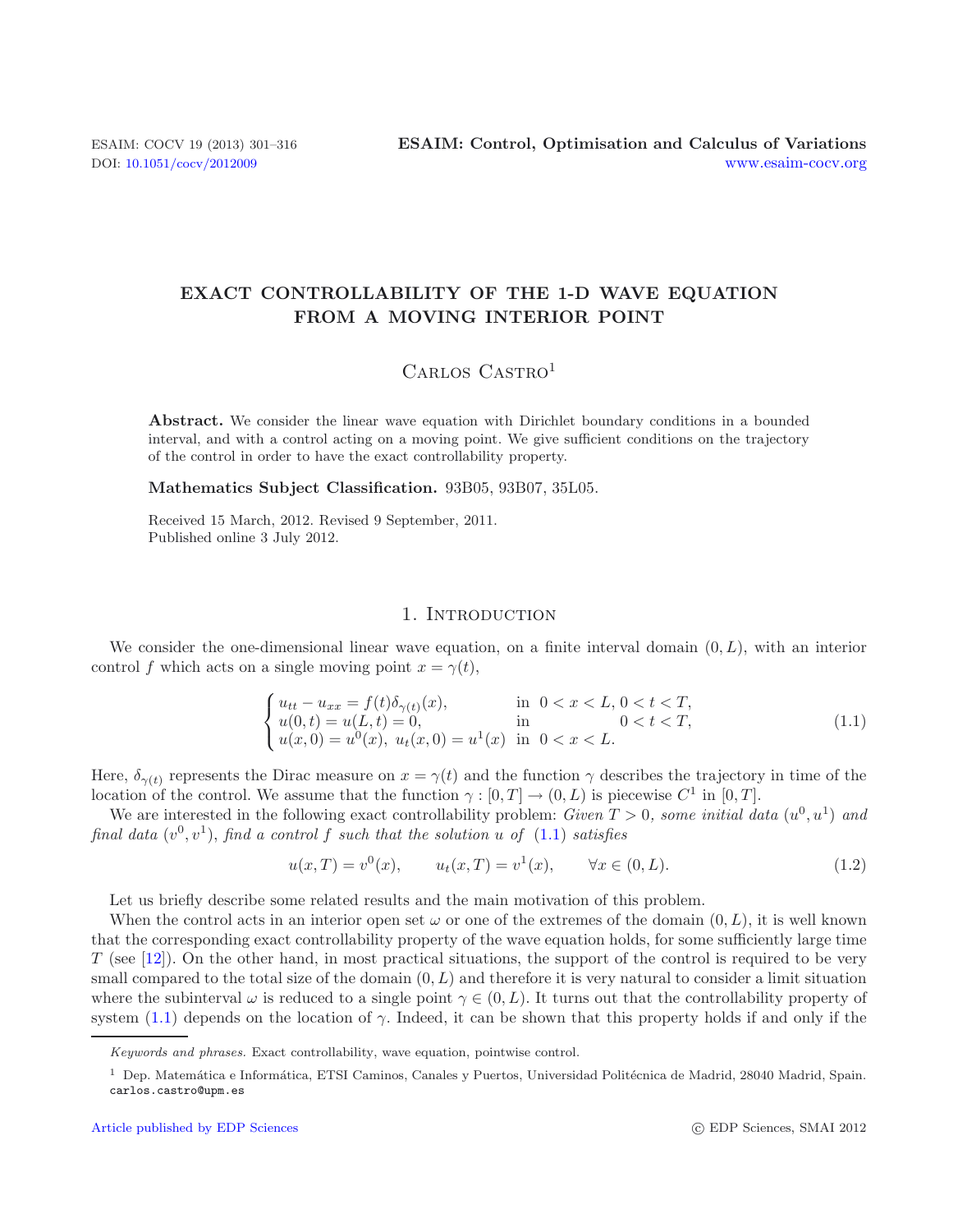only eigenfunction of the Laplacian with homogeneous Dirichlet boundary conditions and vanishing on  $x = \gamma$ is the identically zero one (see [\[1,](#page-15-1) [11,](#page-15-2) [13\]](#page-15-3) or the more recent Ref. [\[5\]](#page-15-4), for example). In the sequel, the points  $\gamma$ for which this spectral property is satisfied will be referred to as *strategic points*.

The property of  $\gamma$  being strategic is difficult to establish in practice since it is extremely unstable. In fact  $\gamma \in (0, L)$  is strategic if and only if it is irrational with respect to the length of the interval L. Consequently, controllability properties over points are hard to use in practice.

To overcome this difficulty one may consider controls supported on moving points  $\{\gamma(t)\}_{0\leq t\leq T}$ , as suggested in [\[13\]](#page-15-3) (the same strategy is analyzed in the context of feedback stabilization in [2]). The main advantage of moving controls is that it is easy to construct trajectories  $\{\gamma(t)\}_{0\leq t\leq T}$  for which the strategic property holds for  $\gamma(t) \in (0, L)$  a.e. in  $t \in [0, T]$ . For example, this is the case when we assume that the control is located at a point that moves in time with constant velocity. In this case,  $\gamma(t)$  is irrational, and therefore strategic, a.e. in  $t \in [0, T]$ . Therefore, the exact controllability is likely to hold for such moving controls. The aim of this work is to show that this is indeed the case under suitable conditions on the function  $\gamma(t)$ .

This problem has been previously studied in [8] and [\[9\]](#page-15-5) where some sufficient conditions on the curve are given. Here we introduce a new approach that provides the exact controllability property for a larger class of curves. In contrast, our approach provides controls in  $(H^1(0,T))'$ , the dual space of  $H^1(0,T)$ . We do not know if it can be adapted to obtain  $L^2$ –controls, at least in an easy way, due to the fact that the system is not autonomous.

It is worth noting that in the context of parabolic equations a similar situation appears. We refer to [\[1](#page-15-1)[,4](#page-15-6)[,8](#page-15-7)[,13\]](#page-15-3) and the references therein for a detailed analysis of this related problem.

The rest of this paper is divided as follows: in Section 2 we state the main results, namely the existence of solutions for system [\(1.1\)](#page-0-0) in suitable functional spaces and the exact controllability property. Both results can be reduced, by classical duality arguments, to some suitable regularity and observability estimates for the uncontrolled wave equation respectively. In Section 3 we give some examples of curves for which the exact controllability property holds. In Section 4 we give the proof of the observability estimates. Finally, in Section 6 we study the existence of weak solutions of [\(1.1\)](#page-0-0) and in Section 7 we briefly comment the HUM method that allows to obtain the controllability result from the observability inequality.

## <span id="page-1-0"></span>2. Main results

We first state the well-posedness of system [\(1.1\)](#page-0-0). The control  $f(t)$  in (1.1) is assumed to belong to  $(H^1(0,T))'$ , the dual space of  $H^1(0,T)$ , and the initial data  $(u^0, u^1)$  in the class

$$
(u^0, u^1) \in L^2(0, L) \times H^{-1}(0, L).
$$

We define the weak solutions of system [\(1.1\)](#page-0-0) by transposition (see [\[10\]](#page-15-8)). To do that let  $\psi \in L^1(0, T; L^2(0, L))$ be a function and consider the non-homogeneous adjoint wave equation

$$
\begin{cases}\n\varphi_{tt} - \varphi_{xx} = \psi(x, t) & \text{in } 0 < x < L, \ 0 < t < T, \\
\varphi(0, t) = \varphi(L, t) = 0 & \text{in } 0 < t < T, \\
\varphi(x, T) = \varphi_t(x, T) = 0, & \text{in } 0 < x < L, \ 0 < t < T.\n\end{cases}\n\tag{2.3}
$$

It is well known that system [\(2.3\)](#page-1-0) admits a unique solution  $\varphi$  of (2.3) in the class

$$
\varphi \in C([0, T]; \quad H_0^1(0, L)) \cap C^1([0, T]; \quad L^2(0, L)). \tag{2.4}
$$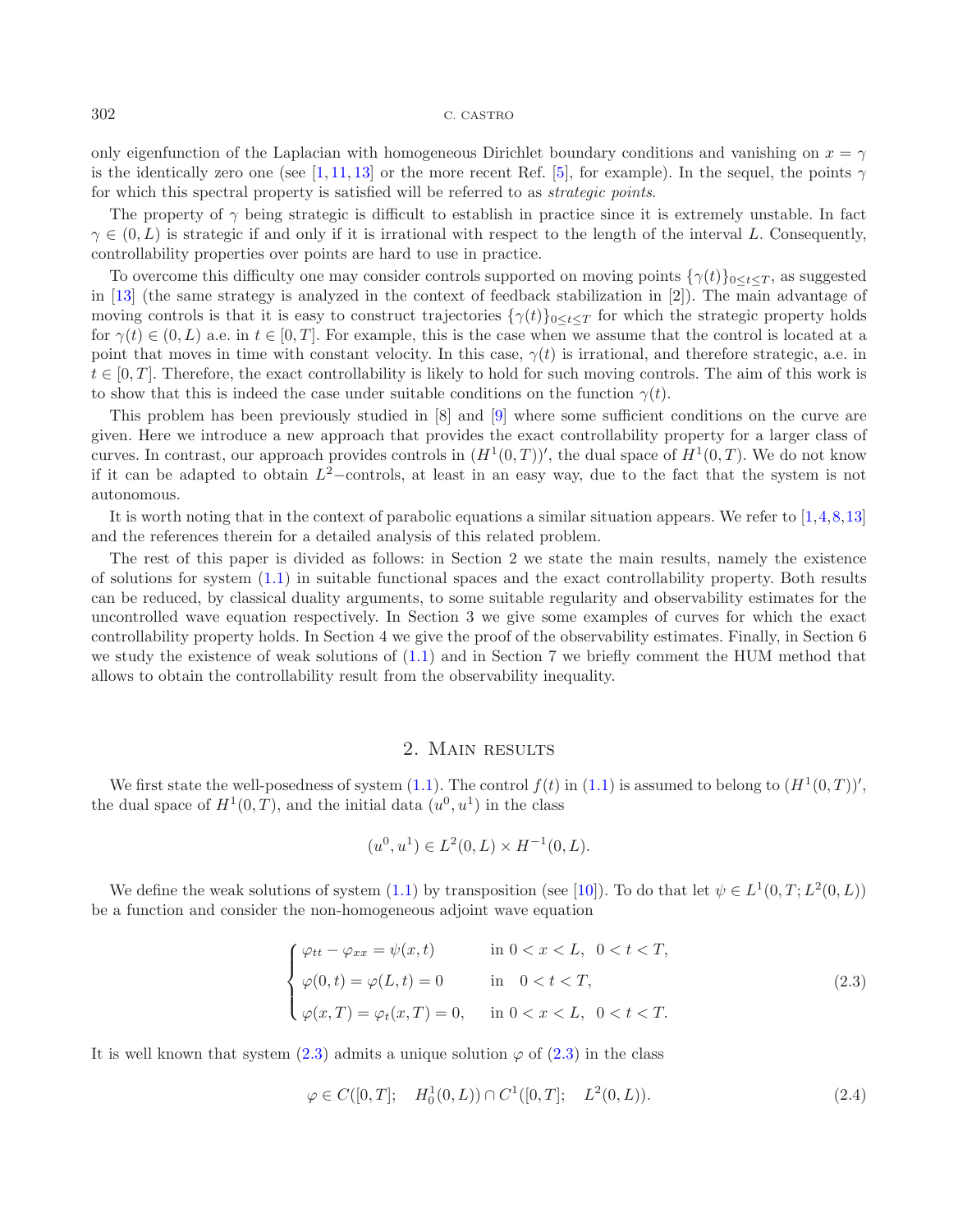<span id="page-2-0"></span>Multiplying the equations in [\(1.1\)](#page-0-0) by  $\varphi$  and integrating by parts we easily obtain, at least formally, the following identity:

$$
\langle u^{1}(x), \varphi(x, 0) \rangle_{1} - \int_{0}^{L} u^{0}(x) \varphi_{t}(x, 0) dx + \langle f, \varphi(\gamma(t), t) \rangle_{1}^{t}
$$
  
= 
$$
\int_{0}^{T} \int_{0}^{L} \psi(x, t) u(x, t) dx dt, \text{ for all } \psi \in L^{1}(0, T; L^{2}(0, L)),
$$
 (2.5)

where  $\langle \cdot, \cdot \rangle_1$  and  $\langle \cdot, \cdot \rangle_1^t$  denote the duality products in  $H_0^1(0, L)$  and  $H^1(0, T)$  respectively.

We adopt identity  $(2.5)$  as the definition of solutions of  $(1.1)$ , in the sense of transposition.

The following result establishes the existence of solutions for system [\(1.1\)](#page-0-0).

<span id="page-2-2"></span>**Theorem 2.1.** *Assume that*  $\gamma : [0, T] \rightarrow (0, L)$  *is in the class*  $\gamma \in C^1([0, T])$  *piecewise, i.e. there exists a partition of*  $[0, T]$ ,  $0 = t_0 < t_1 < \ldots < t_n = T$ , such that  $\gamma \in C^1([t_i, t_{i+1}])$  *for all*  $i = 0, \ldots, n-1$ *. Assume also that this partition can be chosen in such a way that*  $1 - |\gamma'(t)|$  *does not change the sign in*  $t \in [t_i, t_{i+1}]$ *, for all*  $i = 0, 1, \ldots, n - 1$ . Given any initial data  $(u^0, u^1) \in L^2(0, L) \times H^{-1}(0, 1)$  and  $f \in (H^1(0, T))'$ , there exists an *unique solution* u *of* [\(1.1\)](#page-0-0)*, in the sense of transposition, in the class*

$$
u \in C([0, T]; L^2(0, L)),
$$
  $u_t \in L^2(0, T; H^{-1}(0, L)).$ 

*Moreover, there exists a one-to-one correspondence between the data and the solution in the given spaces.*

<span id="page-2-1"></span>Concerning the exact controllability problem of system [\(1.1\)](#page-0-0) we have to consider further hypothesis on the curve  $\gamma$ .

**Definition 2.2.** We say that a curve  $\gamma : [0, T] \to (0, L)$  is an 'admissible trajectory' if system [\(1.1\)](#page-0-0) is exactly controllable, *i.e.* for any initial data  $(u^0, u^1) \in L^2(0, L) \times H^{-1}(0, L)$  and final data  $(v^0, v^1) \in L^2(0, L) \times H^{-1}(0, L)$ , there exists a control  $f \in (H^1(0,T))'$  such that the solution u of [\(1.1\)](#page-0-0) satisfies [\(1.2\)](#page-0-1).

<span id="page-2-4"></span>**Remark 2.3.** When dealing with control problems for the wave equation, the finite speed of propagation affects to the minimal time interval necessary for controllability  $[0, T_{\text{min}}]$ . The value  $T_{\text{min}}$  is usually given by an optical geometric condition requiring that any ray, starting anywhere in the domain and with any initial direction, must meet the controllability zone before the time  $T_{\text{min}}$ . According to this, an admissible trajectory requires both geometric constraints and a condition on the length of the time interval  $[0, T]$ , that must be sufficiently large.

<span id="page-2-3"></span>**Theorem 2.4.** *Assume that*  $\gamma \in C^1([0,T])$  *piecewise and it satisfies the following hypothesis:* 

- 1. There exists constants  $c_1, c_2 > 0$  and a finite number of open subintervals  $I_i \subset [0, T]$  with  $j = 0, \ldots, J$  such *that, for each subinterval*  $I_j$ ,  $\gamma \in C^1(I_j)$  *and it satisfies the following two conditions* 
	- $c_1 \leq |\gamma'(t)| \leq c_2$  *for all*  $t \in I_j$ ,
	- $1 |\gamma'(t)|$  does not change the sign in  $t \in I_j$ .

*We assume, without loss of generality, that there exists* j<sub>1</sub> *with*  $-1 \leq j_1 \leq J$  *such that*  $\gamma(t)$  *is decreasing in*  $I_j$  *for*  $0 \leq j \leq j_1$ *, and*  $\gamma(t)$  *is increasing in*  $I_j$  *for*  $j_1 < j \leq J$ *. Here,*  $j_1 = -1$  *corresponds to the case where*  $\gamma(t)$  *is increasing in all the subintervals*  $I_i$ . *Analogously,*  $j_1 = J$  *corresponds to the case where*  $\gamma(t)$  *is decreasing in all the subintervals*  $I_i$ .

2. For each  $j = 0, \ldots, J$ , let  $U_j$  be the subintervals defined as follows:

<span id="page-2-5"></span>
$$
U_j = \begin{cases} \{s - \gamma(s) \text{ with } s \in I_j\} & \text{if } j \leq j_1, \\ \{s + \gamma(s) \text{ with } s \in I_j\} & \text{if } j > j_1. \end{cases}
$$

*Then, there exists an interval*  $W_1$  *with length*  $(W_1) > 2L$  *such that* 

$$
W_1 \subset \overline{\bigcup_{j=0}^J U_j}.\tag{2.6}
$$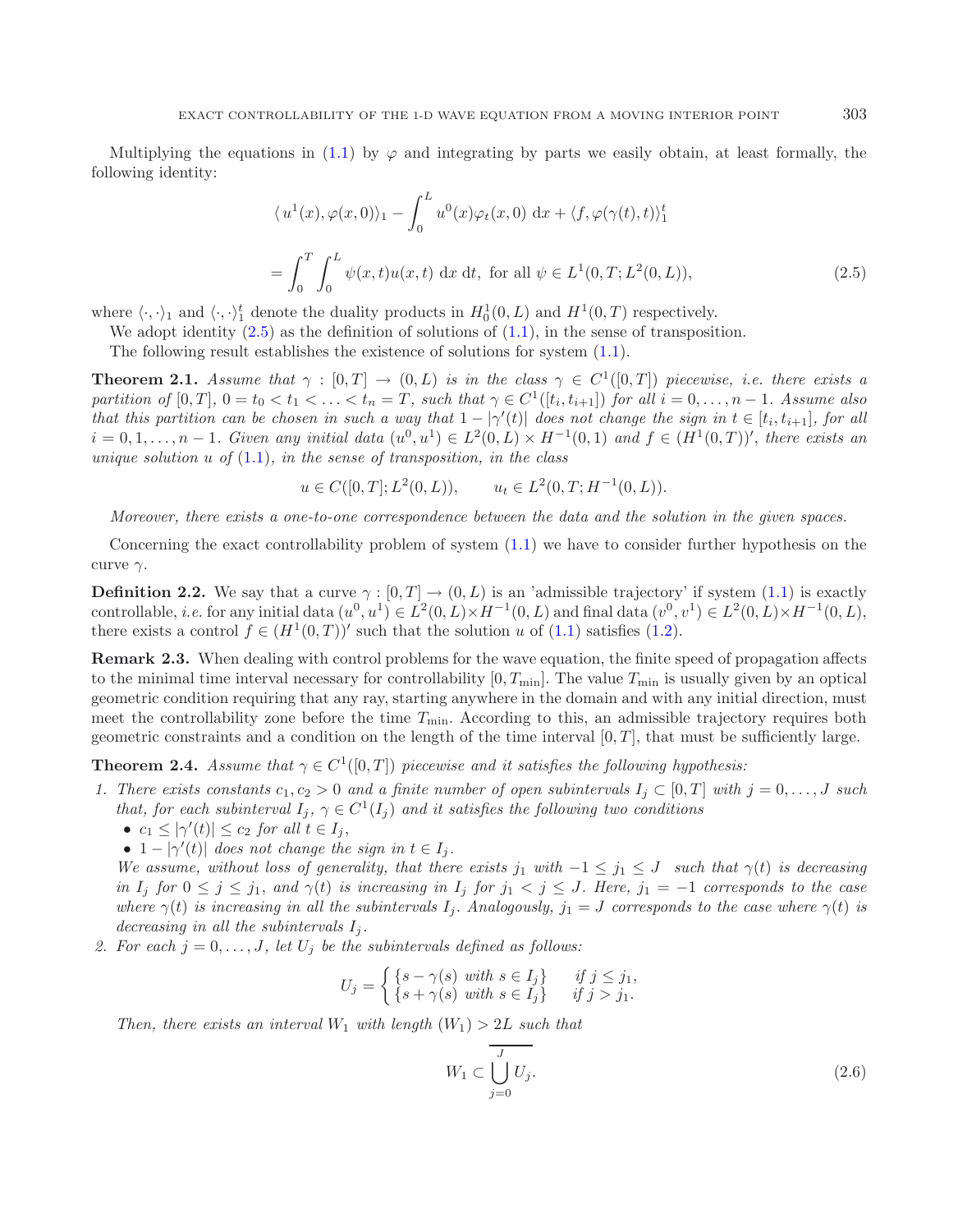*3. For each*  $j = 0, \ldots, J$ , let  $V_j$  be the subintervals defined as follows:

<span id="page-3-0"></span>
$$
V_j = \begin{cases} \{s + \gamma(s) \text{ with } s \in I_j\} & \text{if } j \leq j_1, \\ \{s - \gamma(s) \text{ with } s \in I_j\} & \text{if } j > j_1. \end{cases}
$$

*Then, there exists a subinterval*  $W_2$ *, with length*  $(W_2) \leq$ *length*  $(W_1)$ *, such that* 

$$
\bigcup_{j=0}^{J} V_j \subset \overline{W_2},\tag{2.7}
$$

*and*

 $V_i \cap V_k = \emptyset$ , if  $j \neq k$ .

*Then* γ *is admissible in the sense of Definition [2.2.](#page-2-1)*

The proof of the existence result above (Thm. [2.1\)](#page-2-2) can be obtained from a suitable regularity property stated below (estimate  $(4.11)$ ) by a duality argument. We refer to [\[10](#page-15-8)] for a general description, and [\[6](#page-15-9)] or [\[3\]](#page-15-10) where this is done for similar problems. The novelty in the present situation is that the system [\(1.1\)](#page-0-0) is not autonomous. We give the proof of Theorem [2.1](#page-2-2) in Section 6 below.

The exact controllability property (Thm. [2.4\)](#page-3-0) is also a straightforward consequence of the observability inequality [\(4.12\)](#page-7-1) below and the Hilbert Uniqueness Method introduced by Lions in [\[12\]](#page-15-0). We give the proof in Section 7. We also refer to  $[3, 6]$  $[3, 6]$  $[3, 6]$  where this method is applied for similar problems.

# 3. Admissible trajectories

In this section we show some examples of curves  $\gamma$  that satisfy the hypothesis of Theorem [2.4](#page-2-3) and therefore are admissible trajectories for the exact controllability of system [\(1.1\)](#page-0-0), in the sense of Definition [2.2.](#page-2-1)

**Example 3.1** (slowly decreasing trajectories, as plotted on the right hand side of Fig. [1\)](#page-4-0). Assume that  $\gamma \in$  $C^1([0,T])$  satisfies the following:

1.  $-1 \le \gamma'(t) \le -c_1$  for some constant  $c_1 > 0$  and for all  $t \in [0, T]$ ,

2. the time T is large enough to have  $T - \gamma(T) + \gamma(0)2L$ .

Then  $\gamma$  is an admissible trajectory in the sense of Definition [2.2.](#page-2-1) In fact we easily check that the hypothesis of Theorem [2.4](#page-2-3) are satisfied with the interval  $I_0 = (0,T)$ . In this case,  $U_0 = (-\gamma(0), -\gamma(T) + T) = W_1$ and  $V_0 \subset [\gamma(0), T + \gamma(T)] = W_2$ . The condition  $-1 \leq \gamma'(t)$  guarantees that  $V_0$  is a proper interval, *i.e.*  $T + \gamma(T) - \gamma(0) \geq 0$ . In fact, this inequality is easily obtained by integrating  $-1 \leq \gamma'(t)$  in  $t \in (0, T)$ .

Note also that, by the hypothesis 2 above, the length of  $U_0$  is greater than 2L and the second hypothesis in Theorem [2.4](#page-2-3) holds. On the other hand, the hypothesis 3 in Theorem 2.4 is easily checked since the length of  $U_0$ is also greater than the length of  $V_0$  due to the fact that  $\gamma$  is decreasing in [0, T].

The second condition above, *i.e.*  $T - \gamma(T) + \gamma(0) > 2L$ , provides an estimate of the minimal time for controllability which turns out to be optimal in some particular cases. For example, if we take  $L \geq 1$ ,  $\gamma(t)$  $L/2 - t/4$ , and  $T > 8L/5$  we have an admissible trajectory since it satisfies the conditions above. The time  $T = 8L/5$  is minimal in the sense that it is the time required for a ray starting at  $x_0 = L/2$  with initial velocity  $x'(0) = 1/2$ , to meet the controllability zone, following the optical geometric laws (see Rem. [2.3\)](#page-2-4).

**Example 3.2** (slowly increasing trajectories, as plotted on the left hand side of Fig. [1\)](#page-4-0). Assume that  $\gamma \in$  $C^1([0,T])$  satisfies the following:

1.  $0 < c_1 \leq \gamma'(t) \leq 1$  for all  $t \in [0, T]$ ,

2. the time T is large enough to have  $T + \gamma(T) - \gamma(0)2L$ .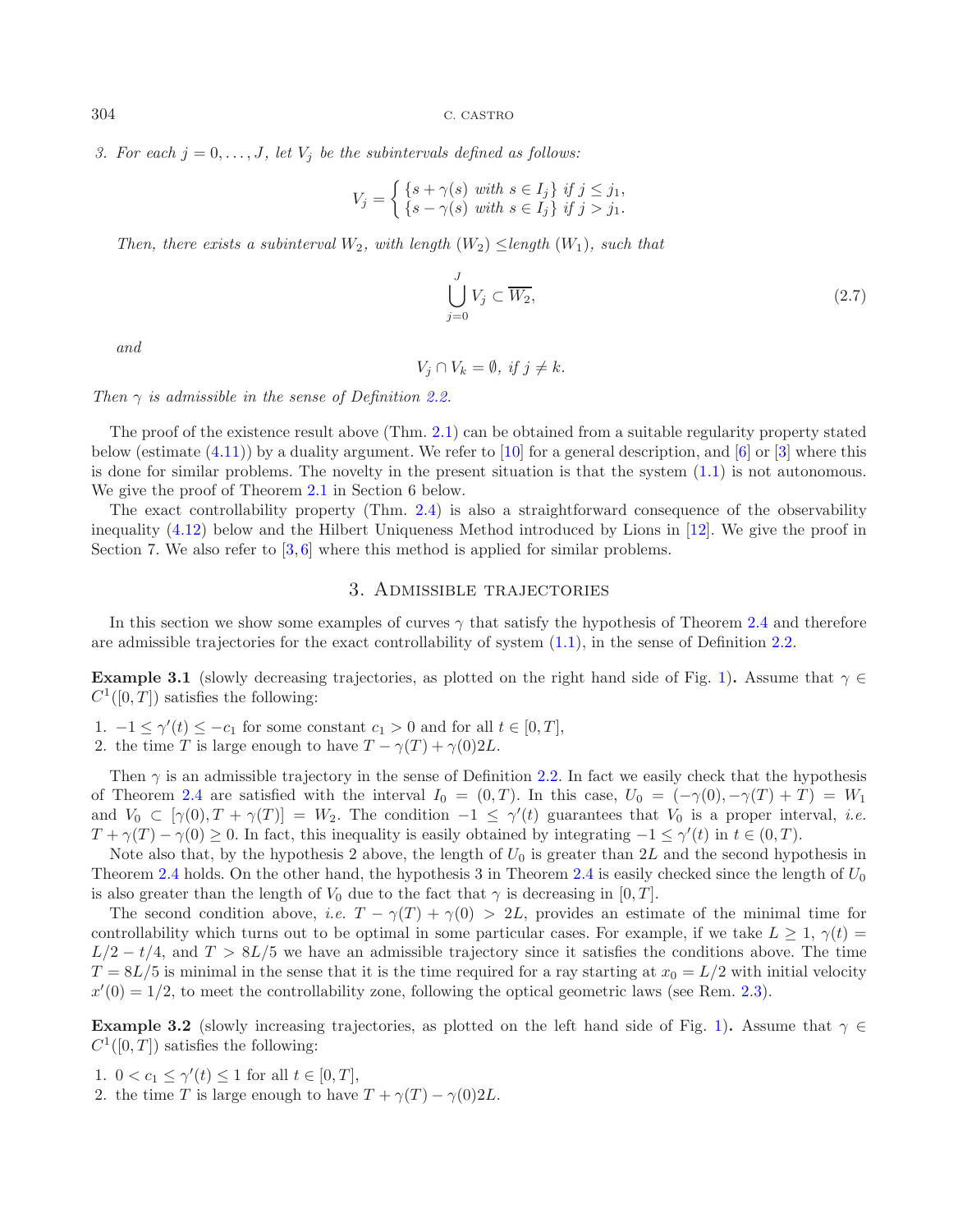<span id="page-4-0"></span>

Figure 1. Slowly increasing (left) and decreasing trajectories that are admissible

Then  $\gamma$  is admissible. Again, we easily check that the hypothesis of theorem are satisfied with the interval  $I_0 = (0, T)$ .

**Example 3.3** (rapidly decreasing trajectories). In this section we assume that  $\gamma'(t) \leq -1$ . Obviously, such a trajectory will meet the boundary of the domain in short time and it is not expected to have an admissible trajectory  $\gamma \in C^1([0,T])$  (see Rem. [2.3\)](#page-2-4). Thus, we will assume that the trajectory is piecewise  $C^1$  and it is decreasing only in some intervals, where it is also  $C<sup>1</sup>$ . More precisely, we assume that:

- (a) there exists a family of open subintervals  $I_j = (a_j, b_j) \subset (0, T)$  with  $j = 0, \ldots, J$ , and the interval  $\omega =$  $(\omega_1, \omega_2) \subset (0, L)$  such that  $\gamma : (a_i, b_i) \to (\omega_1, \omega_2)$ ;
- (b) there exists  $c_2 > 0$  such that  $-c_2 < \gamma'(t) \leq -1$  for all  $t \in (a_j, b_j)$  and for all  $j = 0, 1, ..., J$ ;
- (c)  $0 = a_0 < a_1 < \ldots < a_J < T$  and  $0 < b_0 < b_1 < \ldots < b_J = T$ ;
- (d)  $a_{j+1} \gamma(a_{j+1}) \leq b_j \gamma(b_j)$ , for all  $j = 0, 1, ..., J-1$ ;
- (e)  $b_{j+1} + \gamma(b_{j+1}) \ge a_j + \gamma(a_j)$ , for all  $j = 0, 1, ..., J-1$ ;
- (f)  $\gamma(0) = \omega_2, \gamma(T) = \omega_1;$
- (g)  $T \gamma(T) + \gamma(0) > 2L$ .

Then,  $\gamma$  is admissible. In Figure [2](#page-5-0) we show an example of such trajectory. It is interesting to note that the intervals Ij do not cover neccesarily the whole interval  $(0, T)$ . This is only the case if  $a_j = b_{j-1}$  for all  $j = 1, \ldots, J$ . Obviously, this trajectory can be completed with piecisewise  $C^1$  curves outside  $I_i$  and the result still holds (see the right hand side of Fig. [2\)](#page-5-0).

Let us prove that  $\gamma$  satisfies the conditions of Theorem [2.4.](#page-2-3) The first condition is a direct consequence of the hypothesis (b) above. In order to check the second condition in Theorem [2.4](#page-2-3) we define  $U_j = \{s - \gamma(s)$  with  $s \in I_i$  and  $W_1 = (-\omega_2, T - \omega_1)$ . Then by hypothesis (d) and (f),

$$
W_1 = (-\gamma(0), T - \gamma(T)) \subset \overline{\bigcup_{j=0}^J (a_j - \gamma(a_j), b_j - \gamma(b_j))} = \overline{\bigcup_{j=0}^J U_j},
$$

and by hypothesis (g) the length of  $W_1$  is equal or greater than 2L. We refer to Figure [3](#page-5-1) for a geometrical interpretation of this condition on the intervals  $U_j$ .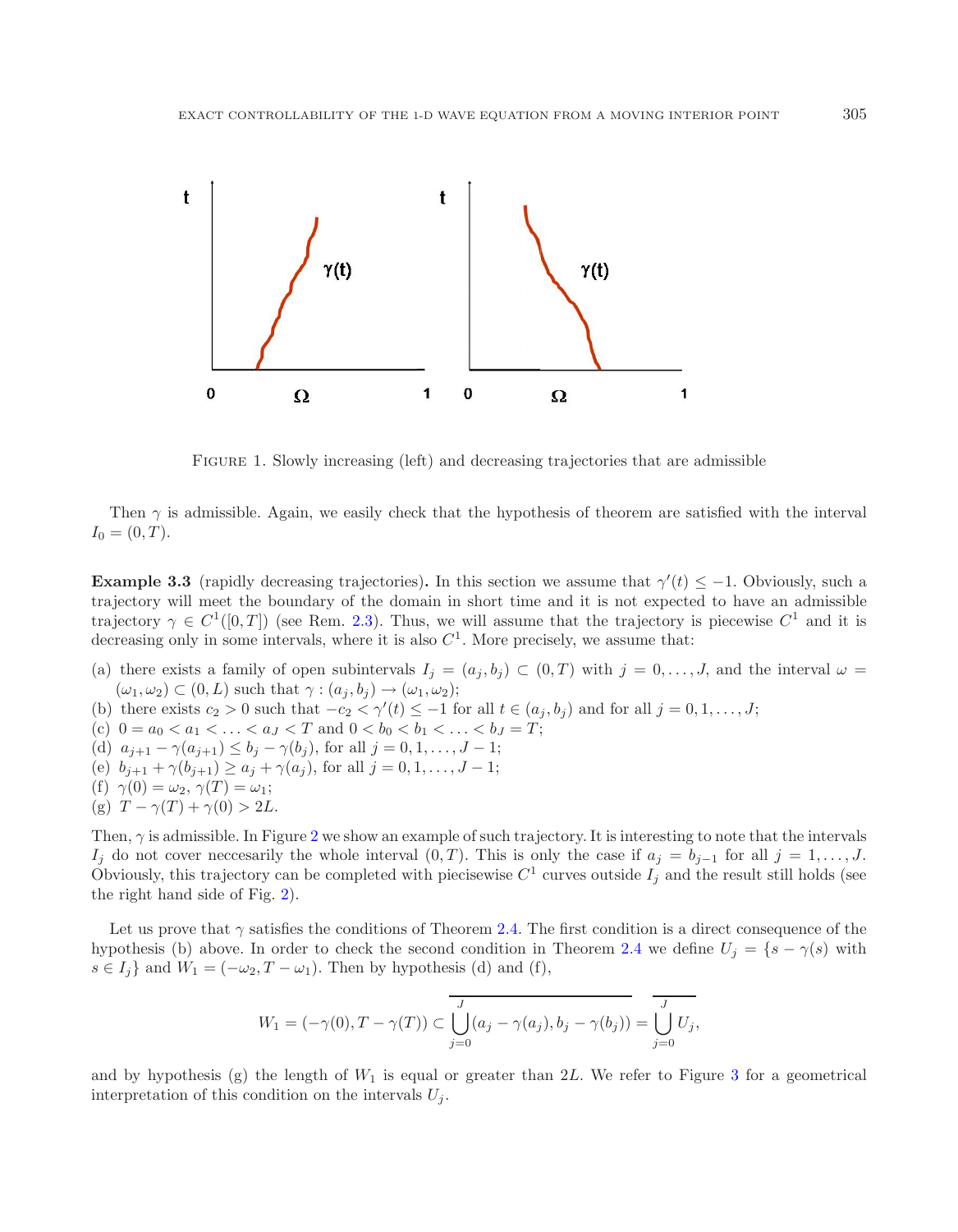<span id="page-5-0"></span>

Figure 2. Rapidly decreasing trajectory that satisfies the conditions to be admissible. In particular we see that  $a_{j+1} - \gamma(a_{j+1}) \leq b_j - \gamma(b_j)$  and  $b_{j+1} + \gamma(b_{j+1}) \geq a_j + \gamma(a_j)$  (left). The result still holds if we complete the trajectory by piecewise  $C<sup>1</sup>$  curves in order to have a continuous trajectory (right).

<span id="page-5-2"></span><span id="page-5-1"></span>

Figure 3. Rapidly decreasing trajectory that satisfies the conditions to be admissible. Here we show the geometrical interpretation of  $U_j$  and  $V_j$ .

Now we check the third condition in Theorem [2.4.](#page-2-3) Define  $V_j = \{s + \gamma(s) \text{ with } s \in I_j\}$  and  $W_2 = (b_0 + \omega_1, a_J + \omega_2)$ ω<sub>2</sub>). By hypothesis (c) and (e),  $V_j ∩ V_k = ∅$  if  $j ≠ k$  and

$$
\bigcup_{j=0}^{J} (b_j + \gamma(b_j), a_j + \gamma(a_j)) \subset [b_0 + \gamma(b_0), a_J + \gamma(a_J)] \subset \overline{W_2}.
$$
\n(3.8)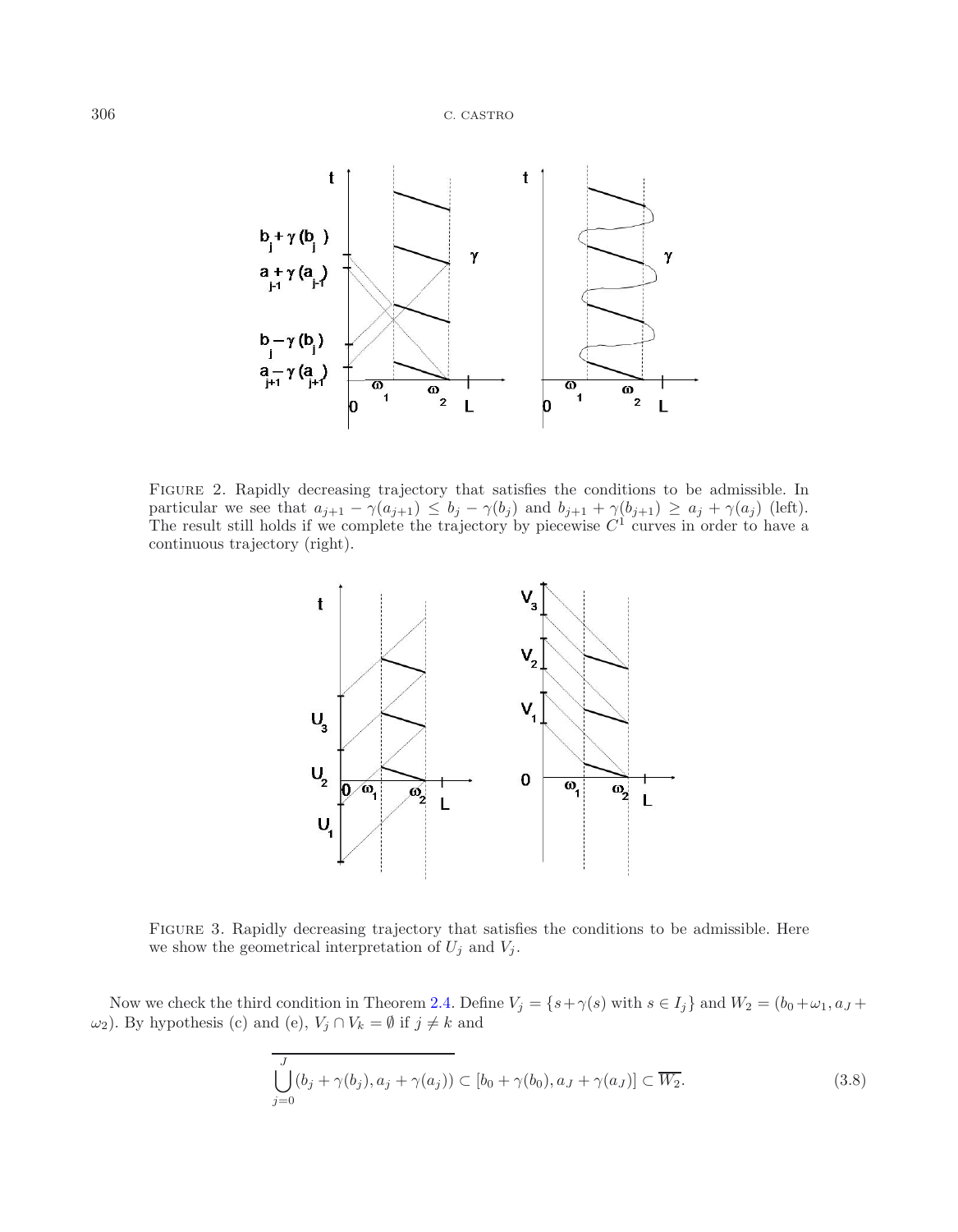

<span id="page-6-0"></span>Figure 4. Saw-teeth trajectory that satisfies the conditions to be admissible with minimal time. Here  $\omega_1 = L^*/4$ ,  $\omega_2 = L^*/2$ , and the time  $T = L^* > L$ .

The last inclusion is obtained from the fact that both  $\gamma(b_0), \gamma(a_J) \in (\omega_1, \omega_2)$  which is deduced by hypothesis (a). On the other hand,

$$
\overline{W_2} \subset (\omega_1, T + \omega_2), \tag{3.9}
$$

which has the same length as  $W_1$ . Thus, the third condition in Theorem [2.4](#page-2-3) is a direct consequence of [\(3.8\)](#page-5-2) and [\(3.9\)](#page-6-0).

**Example 3.4** (rapidly increasing trajectories)**.** We assume that:

- (a) there exists a family of open subintervals  $I_j = (a_j, b_j) \subset (0, T)$  with  $j = 0, \ldots, J$ , and the interval  $\omega =$  $(\omega_1, \omega_2) \subset (0, L)$  such that  $\gamma : (a_j, b_j) \to \omega;$
- (b) there exists  $c_2 > 0$  such that  $1 \leq \gamma'(t) < c_2$  for all  $t \in (a_j, b_j)$  and for all  $j = 0, 1, \ldots, J;$
- (c)  $0 = a_0 < a_1 < \ldots < a_J < T$  and  $0 < b_0 < b_1 < \ldots < b_J = T$ ;
- (d)  $a_{j+1} + \gamma(a_{j+1}) \leq b_j + \gamma(b_j);$
- (e)  $b_{j+1} \gamma(b_{j+1}) \ge a_j \gamma(a_j)$  for all  $j = 0, 1, ..., J-1$ ;
- (f)  $\gamma(0) = \omega_1, \gamma(T) = \omega_2;$
- (g)  $T + \gamma(T) \gamma(0) > 2L$ .

Then,  $\gamma$  is admissible. The proof is analogous to the previous case.

**Example 3.5** (saw-teeth trajectories). As we said in Remark [2.3](#page-2-4) above, when dealing with control problems for the wave equation, the minimal time for controllability  $T_{\text{min}}$  is usually given by the a optical geometric condition. We show that for some trajectories, like in Figure 4, controllability holds for any time  $T$  strictly larger than this critical value  $T_{\min}$ . To simplify we consider the case where  $\gamma$  is constituted by characteristic lines. We consider  $(\omega_1, \omega_2) \subset (0, L)$ , and  $L^* > L$  to avoid the critical time for observability. We assume that there exists two natural numbers  $k$ ,  $m$  such that

$$
L^* = k(\omega_2 - \omega_1), \qquad 2\omega_2 = m(\omega_2 - \omega_1).
$$

Let  $n = \max\{m-1, 2k-m\}$ . Consider the following periodic characteristic curve:

$$
\gamma(t) = \begin{cases}\n-t + \omega_2, & \text{if } t \in [0, \omega_2 - \omega_1], \\
t + 2\omega_1 - \omega_2, & \text{if } t \in [\omega_2 - \omega_1, 2(\omega_2 - \omega_1)], \\
\gamma(t) = \gamma(t - j2(\omega_2 - \omega_1)) & \text{for all } t \in [(j - 1)2(\omega_2 - \omega_1), j2(\omega_2 - \omega_1)],\n\end{cases} \quad \forall 2 \le j \le n.
$$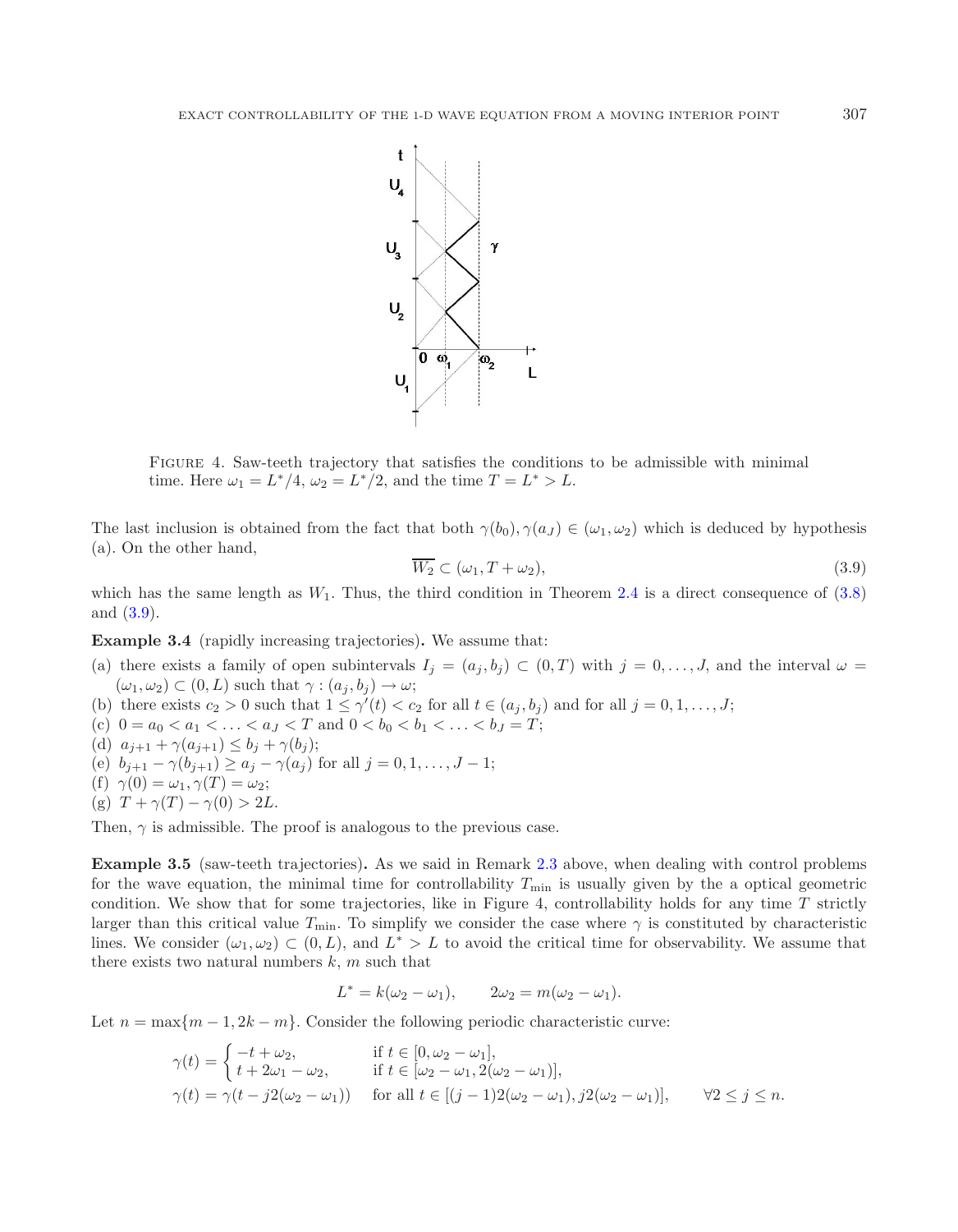We define

$$
I_j = ((j-1)(\omega_2 - \omega_1), j(\omega_2 - \omega_1)), \quad 1 \le j \le n,
$$
  
\n
$$
U_j = \{t - \gamma(t) \text{ with } t \in I_j\}, \quad 1 \le j \le n, \text{ and } j \text{ odd.}
$$
  
\n
$$
U_j = \{t + \gamma(t) \text{ with } t \in I_j\}, \quad 1 \le j \le n, \text{ and } j \text{ even.}
$$

<span id="page-7-2"></span>Note that  $V_j$  is reduced to an unique point for all  $j \geq 1$ , due to the fact that  $\gamma(t)$  is a characteristic curve in  $I_j$ . It is very easy to check that  $\gamma$  satisfies all the conditions in Theorem [2.4.](#page-2-3) The time of control is:

<span id="page-7-0"></span>
$$
T = \max\{2\omega_2 - (\omega_2 - \omega_1), 2(L^* - \omega_2)\}.
$$

Note that, for  $L^* = L$  we obtain the minimal time required for any ray to cross the curve  $\gamma$  with an angle larger than  $\pi$ . Here we consider any  $L^*$  larger than  $L$ .

### <span id="page-7-1"></span>4. Observability

The main results in this paper can be obtained from some inequalities for the uncontrolled wave equation. In this section we prove these inequalities.

Consider the system

$$
\begin{cases}\n\varphi_{tt} - \varphi_{xx} = 0, & \text{in } 0 < x < L, 0 < t < T, \\
\varphi(0, t) = \varphi(L, t) = 0, & \text{in } 0 < t < T, \\
\varphi(x, 0) = \varphi^{0}(x), \varphi_{t}(x, 0) = \varphi^{1}(x), & \text{in } 0 < x < L.\n\end{cases}
$$
\n(4.10)

<span id="page-7-3"></span>We assume that  $(\varphi^0, \varphi^1) \in H_0^1(0, L) \times L^2(0, L)$ . The following result holds:

**Proposition 4.1.** *Assume that*  $\gamma$  *satisfies the hypothesis of Theorem [2.1.](#page-2-2) Then, there exists a constant*  $c(\gamma) > 0$ *such that the solution*  $\varphi$  *of* [\(4.10\)](#page-7-2) *satisfies* 

$$
\int_0^T \left| \frac{d}{dt} \varphi(\gamma(t), t) \right|^2 dt \le c(\gamma) \left\| (\varphi^0, \varphi^1) \right\|_{H_0^1 \times L^2}^2.
$$
\n(4.11)

*Moreover, if*  $\gamma$  *satisfies the hypothesis of Theorem [2.4,](#page-3-0) then there exists a constant*  $C(\gamma) > 0$  *such that* 

$$
\left\|(\varphi^0, \varphi^1)\right\|_{H_0^1 \times L^2}^2 \le C(\gamma) \int_0^T \left| \frac{d}{dt} \varphi(\gamma(t), t) \right|^2 dt. \tag{4.12}
$$

**Remark 4.2.** Estimate [\(4.11\)](#page-7-0) is a regularity result for the trace of the solution of the wave equation  $\varphi(x, t)$ on the curve defined by the trajectory  $\gamma$ . This result cannot be obtained from classical arguments or semigroup theory.

Estimate [\(4.12\)](#page-7-1) is an observability inequality which establishes that the total energy of the solutions of the wave equation can be estimated from the value of the solution  $\varphi$  at  $\gamma(t)$  for a large enough time interval  $t \in (0, T)$ .

The constant  $C(\gamma)$  in [\(4.12\)](#page-7-1) depends on the bounds for  $\gamma'$ ,  $c_1$  and  $c_2$ . As we show in the proof, it blows up as  $c_1 \to 0$  or  $c_2 \to \infty$ .

*Proof.* Note that it is enough to consider smooth solutions since for low regular ones we can argue by density. We first prove the estimate  $(4.11)$ .

Note also that it suffices to prove this inequality in the particular case in which  $\gamma \in C^1([0,T])$  and  $1 - |\gamma'(t)|$ does not change the sign in  $t \in [0, T]$ . In the general case, for piecewise  $C<sup>1</sup>$  functions satisfying the hypothesis of the theorem, we can argue on each subinterval where the function is  $C<sup>1</sup>$  and then add the resulting inequalities.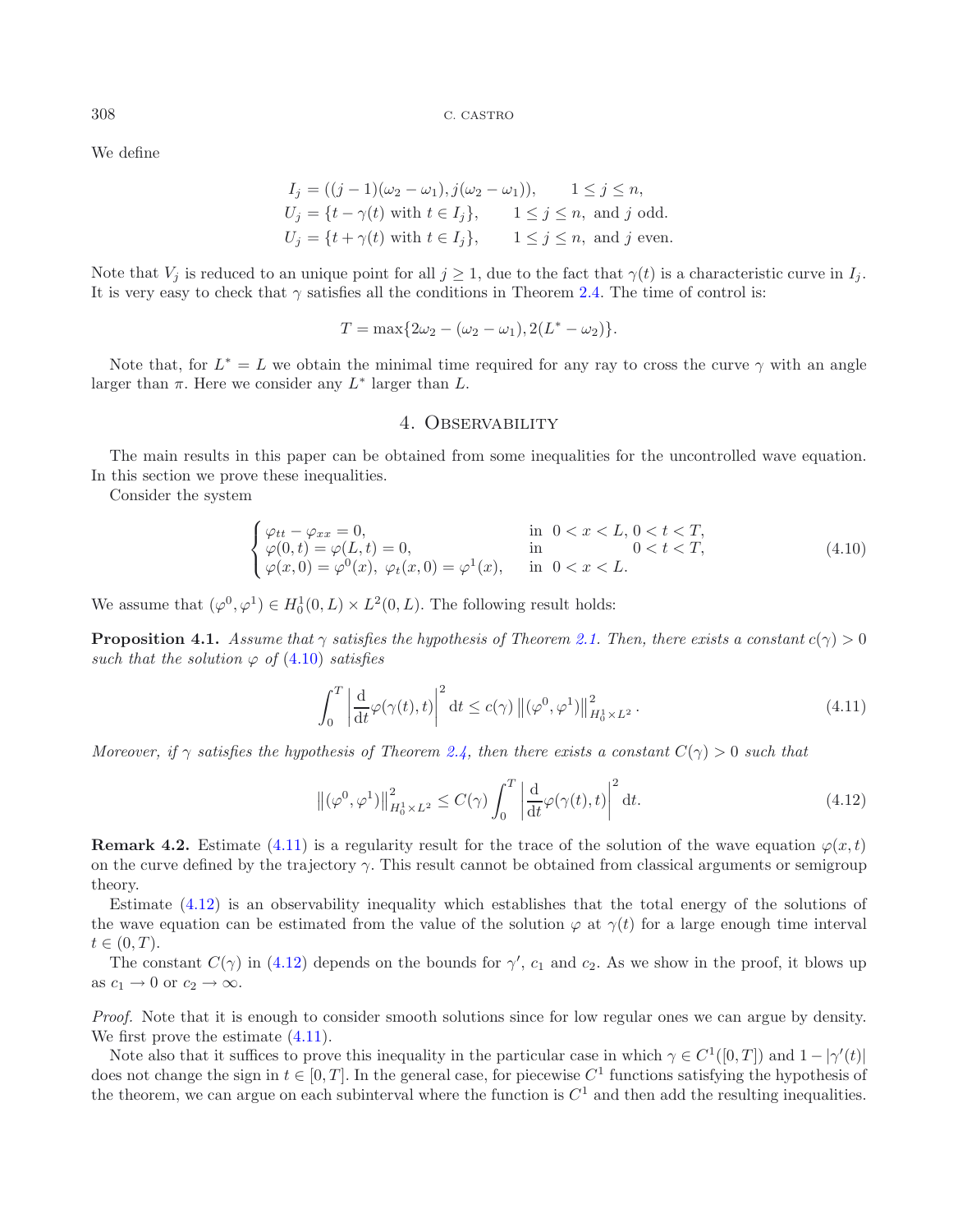<span id="page-8-2"></span>We observe that, in the one-dimensional wave equation, it is possible to change the variables  $x$  by  $t$  and  $t$  by x without altering the equation. Thus, D'Alembert formula can be used to obtain the solution  $\varphi(x, t)$  in terms of the solution at one extreme, say  $x = 0$ , instead of the data at  $t = 0$  as usual. Indeed, we have

<span id="page-8-0"></span>
$$
\varphi(x,t) = \frac{1}{2} \left[ \varphi(0, t - x) + \varphi(0, t + x) \right] + \frac{1}{2} \int_{t-x}^{t+x} \varphi_x(0, s) \, ds. \tag{4.13}
$$

If  $\varphi$  is defined on  $(x, t) \in [0, L] \times [0, T]$  this formula holds only for those values  $(x, t)$  for which  $0 \le t-x \le t+x \le T$ . However, we can extend the solution of the wave equation  $\varphi$  to  $(x, t) \in (0, L) \times (-\infty, \infty)$  and formula [\(4.13\)](#page-8-0) is still valid for the whole domain  $(x, t) \in (0, L) \times (0, T)$ . This is always possible because the wave equation with Cauchy data at  $t = 0$  is well-posed for  $t \geq 0$  and  $t \leq 0$ .

In particular, taking into account the homogeneous Dirichlet boundary conditions in [\(4.10\)](#page-7-2) we have

<span id="page-8-1"></span>
$$
\varphi(\gamma(t),t) = \frac{1}{2} \int_{t-\gamma(t)}^{t+\gamma(t)} \varphi_x(0,s) \, ds.
$$

Therefore,

$$
2\frac{\mathrm{d}}{\mathrm{d}t}\varphi(\gamma(t),t) = (1+\gamma'(t))\varphi_x(0,t+\gamma(t)) - (1-\gamma'(t))\varphi_x(0,t-\gamma(t)),\tag{4.14}
$$

and we have,

$$
4\int_0^T \left| \frac{d}{dt} \varphi(\gamma(t), t) \right|^2 dt \le 2\int_0^T (1 + \gamma'(t))^2 |\varphi_x(0, t + \gamma(t))|^2 dt + 2\int_0^T (1 - \gamma'(t))^2 |\varphi_x(0, t - \gamma(t))|^2 dt \le 2 \sup_{t \in [0, T]} |1 + \gamma'(t)| \int_0^T |\varphi_x(0, t + \gamma(t))|^2 |1 + \gamma'(t)| dt + 2 \sup_{t \in [0, T]} |1 - \gamma'(t)| \int_0^T |\varphi_x(0, t - \gamma(t))|^2 |1 - \gamma'(t)| dt.
$$
(4.15)

In order to simplify the two integrals on the right hand side we introduce a suitable change of variables. As we show below, this requires that  $1 - |\gamma'(t)|$  does not change its sign in  $t \in [0, T]$ .

To fix ideas we assume that  $1 - |\gamma'(t)| \ge 0$  in  $t \in [0, T]$ . The other case, *i.e.* when  $1 - |\gamma'(t)| \le 0$  in  $t \in [0, T]$ , requires a similar analysis and we omit it.

Let us introduce the set  $\mathcal{I}_1 \subset [0,T]$  defined by

$$
\mathcal{I}_1 = \{ t \in [0, T], \text{ such that } 1 + \gamma'(t) \neq 0 \}.
$$

Note that the function  $s(t) = t + \gamma(t)$  is injective in  $\mathcal{I}_1$  and therefore it can be used as a change of variables for the first integral in the right hand side of [\(4.15\)](#page-8-1). In this way, we have

$$
\int_0^T |\varphi_x(0, t + \gamma(t))|^2 |1 + \gamma'(t)| dt = \int_{\mathcal{I}_1} |\varphi_x(0, t + \gamma(t))|^2 |1 + \gamma'(t)| dt
$$
  
= 
$$
\int_{\mathcal{I}_1 + \gamma(\mathcal{I}_1)} |\varphi_x(0, s)|^2 ds \le \int_{\gamma(0)}^{T + \gamma(T)} |\varphi_x(0, s)|^2 ds. \tag{4.16}
$$

Analogously, if we define  $\mathcal{I}_2 \subset [0, T]$  as

$$
\mathcal{I}_2 = \{ t \in [0, T], \text{ such that } 1 - \gamma'(t) \neq 0 \},
$$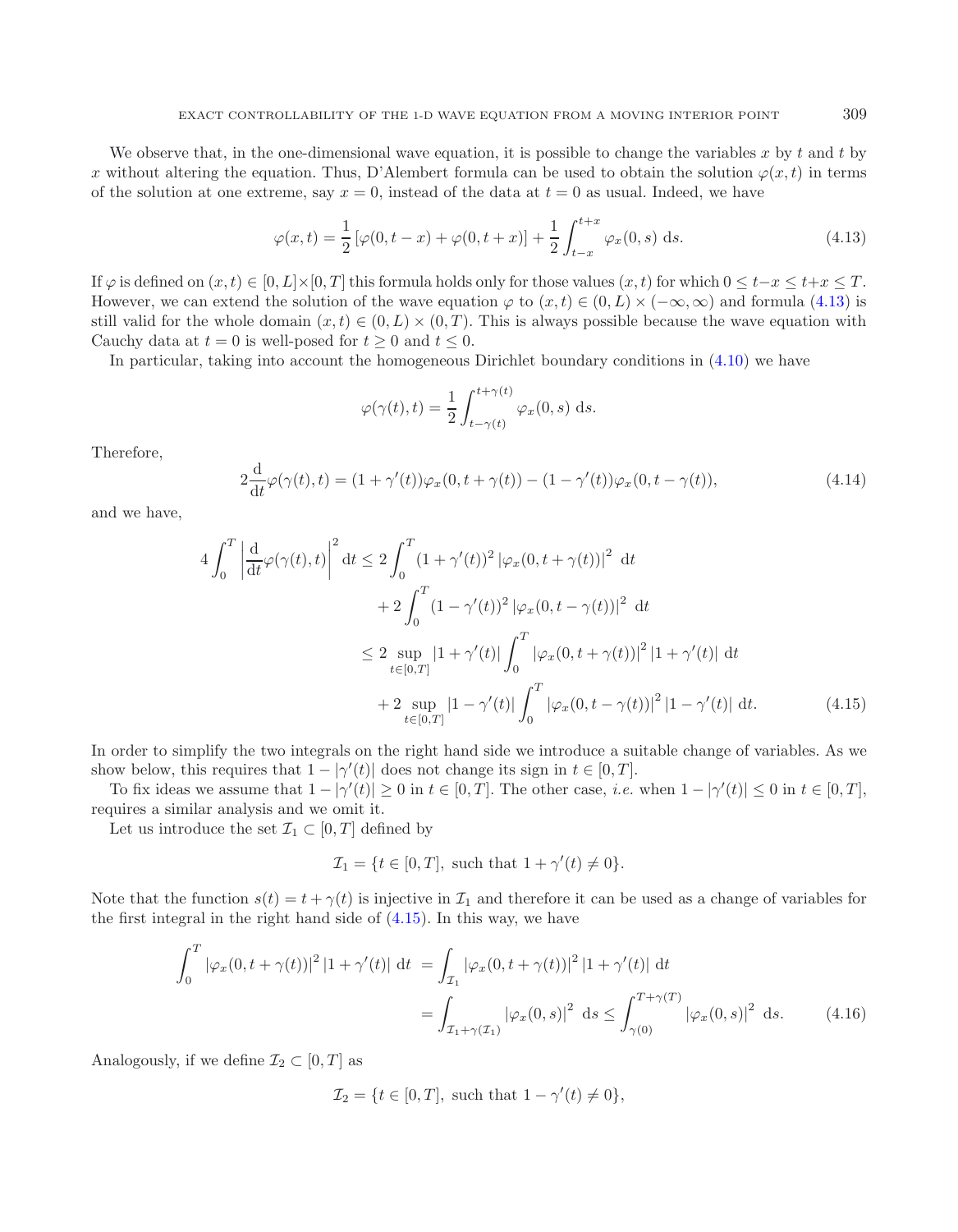<span id="page-9-0"></span>then  $s(t) = t - \gamma(t)$  is injective in  $\mathcal{I}_2$  and therefore the second integral in the right hand side of [\(4.15\)](#page-8-1) can be estimated as follows,

$$
\int_0^T |\varphi_x(0, t - \gamma(t))|^2 |1 - \gamma'(t)| dt = \int_{\mathcal{I}_2} |\varphi_x(0, t - \gamma(t))|^2 |1 - \gamma'(t)| dt
$$
  
= 
$$
\int_{\mathcal{I}_2 - \gamma(\mathcal{I}_2)} |\varphi_x(0, s)|^2 ds \le \int_{-\gamma(0)}^{T - \gamma(T)} |\varphi_x(0, s)|^2 ds. \tag{4.17}
$$

Combining  $(4.15)$ – $(4.17)$  we obtain,

$$
4\int_0^T \left| \frac{d}{dt} \varphi(\gamma(t),t) \right|^2 dt \le 2 \max_{t \in [0,T]} |1 + \gamma'(t)| \int_{\gamma(0)}^{T+\gamma(T)} |\varphi_x(0,s)|^2 ds + 2 \max_{t \in [0,T]} |1 - \gamma'(t)| \int_{-\gamma(0)}^{T-\gamma(T)} |\varphi_x(0,s)|^2 ds
$$
  

$$
\le 2 \left( 1 + \max_{t \in [0,T]} |\gamma'(t)| \right) \left( \int_{\gamma(0)}^{T+\gamma(T)} |\varphi_x(0,s)|^2 ds + \int_{-\gamma(0)}^{T-\gamma(T)} |\varphi_x(0,s)|^2 ds \right)
$$
  

$$
\le 4 \left( 1 + \max_{t \in [0,T]} |\gamma'(t)| \right) \int_{-\gamma(0)}^{T+\gamma(T)} |\varphi_x(0,s)|^2 ds \le C \left\| (\varphi^0, \varphi^1) \right\|_{H_0^1 \times L^2}^2,
$$

where

$$
C = 4\left(1 + \max_{t \in [0,T]} |\gamma'(t)|\right) (T + \gamma(T) + \gamma(0) + 2L).
$$

Here, the last inequality is the usual boundary direct inequality that can be obtained by classical multipliers techniques (see [12]). In fact, for any time interval  $(t_1, t_2)$  the following holds:

$$
\int_{t_1}^{t_2} |\varphi_x(0,t)|^2 dt \le (t_2 - t_1 + 2L) ||(\varphi^0, \varphi^1)||_{H_0^1 \times L^2}^2.
$$

To prove this inequality, we multiply the equation (4.10) by  $(L - x)\varphi_x$  and integrate in  $x \in (0, L)$ . We easily obtain,

$$
0 = \frac{1}{2} \int_{t_1}^{t_2} \int_0^L (|\varphi_t|^2 + |\varphi_x|^2) \, dx \, dt - \left[ \int_0^L (L-x) \varphi_x \varphi_t \, dx \right]_{t_1}^{t_2} - \int_{t_1}^{t_2} \frac{|\varphi_x(0,t)|^2}{2} dt.
$$

Therefore, taking into account the conservation of the energy, i.e.  $\|\varphi(\cdot,t), \varphi_t(\cdot,t)\|_{H_0^1 \times L^2}$  is constant in time, we have

$$
\int_{t_1}^{t_2} |\varphi_x(0,t)|^2 dt = \int_{t_1}^{t_2} \int_0^L (|\varphi_t|^2 + |\varphi_x|^2) dx dt + 2 \int_0^L (L-x)\varphi_x(x,T)\varphi_t(x,T) dx
$$
  

$$
-2 \int_0^L (L-x)\varphi_x(x,0)\varphi_t(x,0) dx
$$
  

$$
\leq (t_2 - t_1) ||(\varphi^0, \varphi^1)||^2_{H_0^1 \times L^2} + L \int_0^L (|\varphi_x(x,T)|^2 + |\varphi_t(x,T)|^2) dx
$$
  

$$
+L \int_0^L (|\varphi_x(x,0)|^2 + |\varphi_t(x,0)|^2) dx
$$
  

$$
= (t_2 - t_1 + 2L) ||(\varphi^0, \varphi^1)||^2_{H_0^1 \times L^2}
$$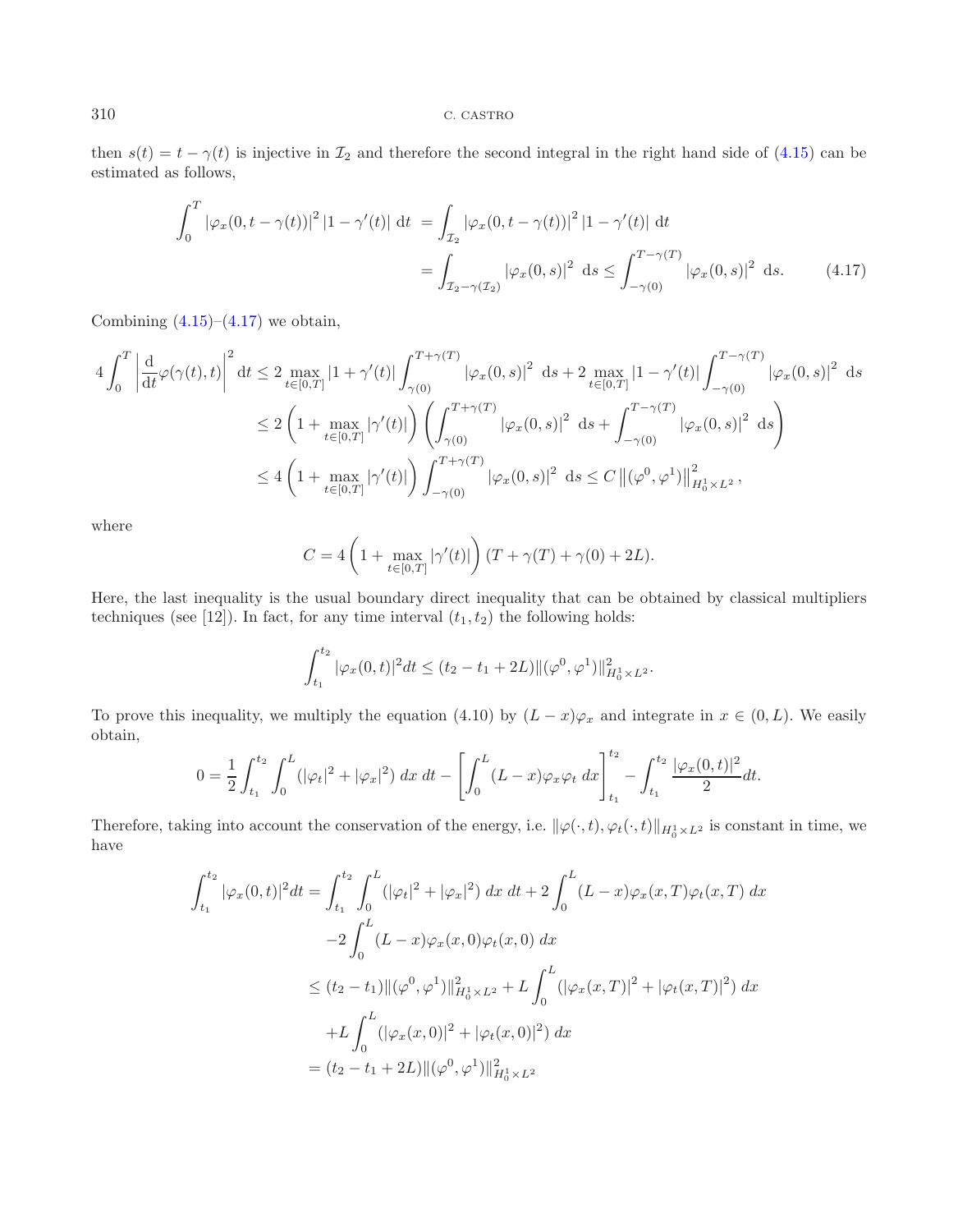Now, we prove the estimate [\(4.12\)](#page-7-1). To clarify the proof we divide it in several steps:

**Step 1.** Our first objective is to prove the following inequality: there exist  $C > 0$  and  $r < 1$ , independent of  $j = 0, \ldots, J$ , such that

$$
\int_{U_j} |\varphi_x(0,t)|^2 dt - r \int_{V_j} |\varphi_x(0,t)|^2 dt \le C \int_{I_j} \left| \frac{d}{dt} \varphi(\gamma(t),t) \right|^2 dt.
$$
\n(4.18)

<span id="page-10-2"></span>The analysis is slightly different depending on the sign of  $\gamma'$  and we consider separately the two different cases.

*Case A.* Assume that  $t \in I_j$  with  $j \leq j_1$ . In this case  $-c_2 \leq \gamma'(t) \leq -c_1 < 0$ . From identity [\(4.14\)](#page-8-2), we can estimate  $|\varphi_x(0, t - \gamma(t))|$  as follows:

$$
\begin{split}\n|\varphi_x(0, t - \gamma(t))|^2 &= \left(\frac{1 + \gamma'(t)}{1 - \gamma'(t)}\varphi_x(0, t + \gamma(t)) - \frac{2}{1 - \gamma'(t)}\frac{d}{dt}\varphi(\gamma(t), t)\right)^2 \\
&= \left(\frac{1 + \gamma'(t)}{1 - \gamma'(t)}\right)^2 |\varphi_x(0, t + \gamma(t))|^2 + \left(\frac{2}{1 - \gamma'(t)}\right)^2 \left|\frac{d}{dt}\varphi(\gamma(t), t)\right|^2 \\
&\quad - 2\frac{1 + \gamma'(t)}{1 - \gamma'(t)}\varphi_x(0, t + \gamma(t))\frac{2}{1 - \gamma'(t)}\frac{d}{dt}\varphi(\gamma(t), t) \\
&\leq (1 + a)\left(\frac{1 + \gamma'(t)}{1 - \gamma'(t)}\right)^2 |\varphi_x(0, t + \gamma(t))|^2 \\
&\quad + \left(1 + \frac{1}{a}\right) \left(\frac{2}{1 - \gamma'(t)}\right)^2 \left|\frac{d}{dt}\varphi(\gamma(t), t)\right|^2,\n\end{split}
$$

<span id="page-10-0"></span>for any  $a > 0$  to be chosen later. Here we have used Young's inequality.

Multiplying by  $1 - \gamma'(t)$  and integrating in  $t \in I_j$  we obtain,

$$
\int_{I_j} |\varphi_x(0, t - \gamma(t))|^2 (1 - \gamma'(t)) dt \le (1 + a) \int_{I_j} \left| \frac{1 + \gamma'(t)}{1 - \gamma'(t)} \right| |\varphi_x(0, t + \gamma(t))|^2 |1 + \gamma'(t)| dt
$$
  
+ 
$$
\left(1 + \frac{1}{a}\right) \int_{I_j} \frac{4}{1 - \gamma'(t)} \left| \frac{d}{dt} \varphi(\gamma(t), t) \right|^2 dt
$$
  

$$
\le (1 + a) \sup_{t \in I_j} \left| \frac{1 + \gamma'(t)}{1 - \gamma'(t)} \right| \int_{I_j} |\varphi_x(0, t + \gamma(t))|^2 |1 + \gamma'(t)| dt
$$
  
+ 
$$
\left(1 + \frac{1}{a}\right) \frac{4}{1 + c_1} \int_{I_j} \left| \frac{d}{dt} \varphi(\gamma(t), t) \right|^2 dt.
$$
 (4.19)

<span id="page-10-1"></span>In order to simplify the first integral on the right hand side we follow the argument used for the first integral on the right hand side of [\(4.15\)](#page-8-1). Again, this requires that  $1 - |\gamma'(t)|$  does not change its sign in  $I_j$ . In this way, we easily obtain,

$$
\int_{I_j} |\varphi_x(0, t + \gamma(t))|^2 |1 + \gamma'(t)| \, dt \le \int_{V_j} |\varphi_x(0, s)|^2 \, ds. \tag{4.20}
$$

On the other hand, we simplify the integral on the left hand side of  $(4.19)$  with the change of variables  $s =$  $t - \gamma'(t)$ ,

$$
\int_{I_j} \left| \varphi_x(0, t - \gamma(t)) \right|^2 (1 - \gamma'(t)) dt = \int_{U_j} \left| \varphi_x(0, s) \right|^2 ds. \tag{4.21}
$$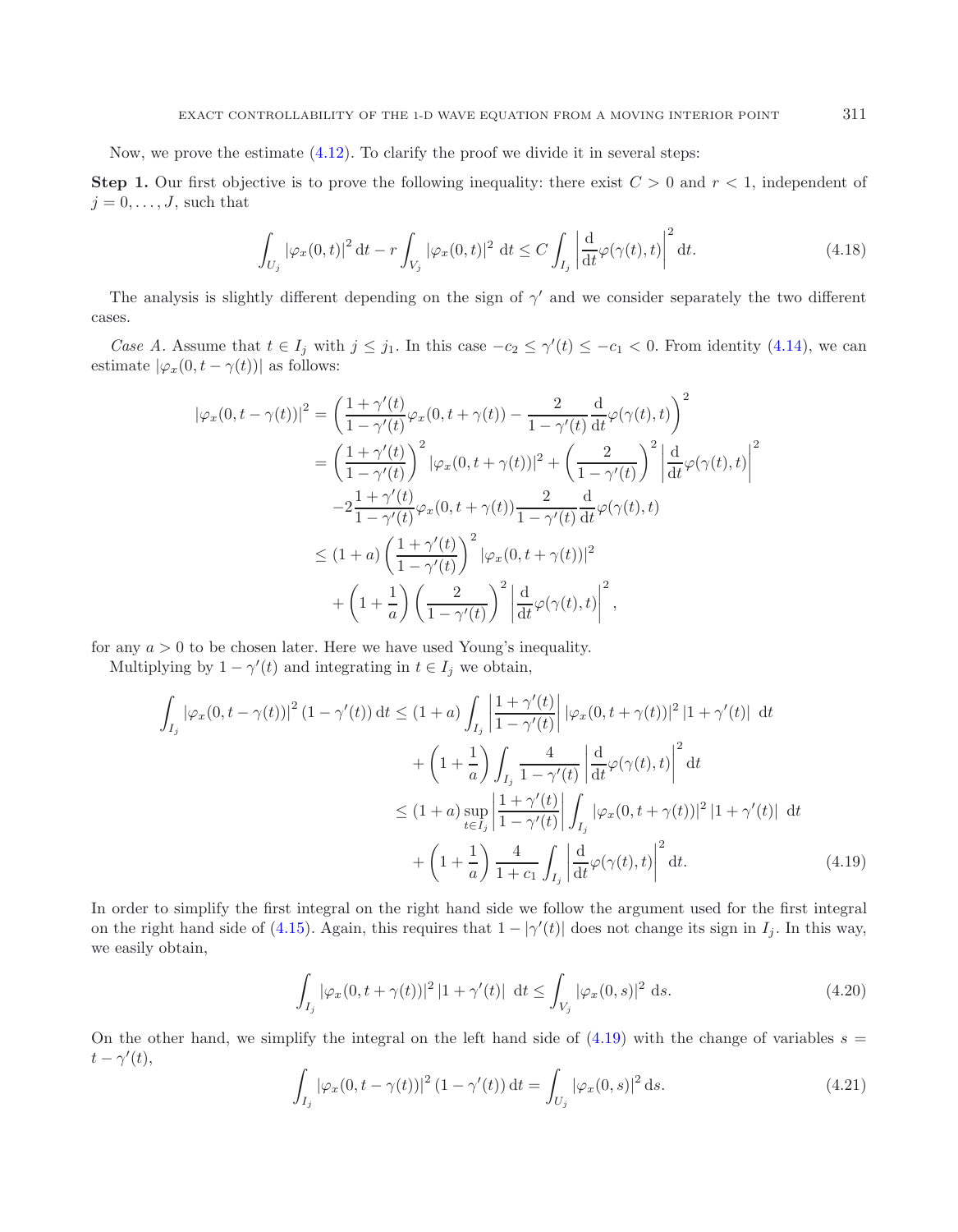Therefore, combining  $(4.19)$ – $(4.21)$  we obtain,

$$
\int_{U_j} |\varphi_x(0,t)|^2 dt - (1+a) \sup_{t \in I_j} \left| \frac{1+\gamma'(t)}{1-\gamma'(t)} \right| \int_{V_j} |\varphi_x(0,t)|^2 dt \le \left(1+\frac{1}{a}\right) \frac{4}{1+c_1} \int_0^T \left| \frac{d}{dt} \varphi(\gamma(t),t) \right|^2 dt. \tag{4.22}
$$

In order to have the inequality [\(4.18\)](#page-10-2) we only have to check the uniform bound

<span id="page-11-0"></span>
$$
\sup_{t \in I_j} \left| \frac{1 + \gamma'(t)}{1 - \gamma'(t)} \right| \le c < 1,\tag{4.23}
$$

for some constant  $c > 0$ , for all  $j = 0, \ldots, j_1$ . In fact, this estimate is easily checked from the hypothesis  $-c_2 \le \gamma'(t) \le -c_1 < 0.$ 

Once we have estimate [\(4.23\)](#page-11-0), we choose  $0 < a < 1/c - 1$  in [\(4.22\)](#page-11-1) and we obtain [\(4.18\)](#page-10-2) with  $r = (1 + a)c$ . The constant r satisfies  $r = (1 + a)c \rightarrow 1$  if  $c_1 \rightarrow 0$  or  $c_2 \rightarrow \infty$ . As we show below, the observability constant in [\(4.12\)](#page-7-1) depends on  $1/(1 - r)$  and therefore it blows up as  $c_1 \rightarrow 0$  or  $c_2 \rightarrow \infty$ .

*Case B.* Now, assume that  $t \in I_j$  with  $j > j_1$ , *i.e.*  $0 < c_1 \leq \gamma'(t) \leq c_2 < \infty$  for all  $t \in I_j$ . From identity [\(4.14\)](#page-8-2), we estimate now  $|\varphi_x(0, t + \gamma(t))|$  as follows,

$$
\begin{split}\n|\varphi_x(0, t + \gamma(t))|^2 &= \left(\frac{1 - \gamma'(t)}{1 + \gamma'(t)}\varphi_x(0, t - \gamma(t)) + \frac{2}{1 + \gamma'(t)}\frac{d}{dt}\varphi(\gamma(t), t)\right)^2 \\
&= \left(\frac{1 - \gamma'(t)}{1 + \gamma'(t)}\right)^2 |\varphi_x(0, t - \gamma(t))|^2 + \left(\frac{2}{1 + \gamma'(t)}\right)^2 \left|\frac{d}{dt}\varphi(\gamma(t), t)\right|^2 \\
&+ 2\frac{1 - \gamma'(t)}{1 + \gamma'(t)}\varphi_x(0, t - \gamma(t))\frac{2}{1 + \gamma'(t)}\frac{d}{dt}\varphi(\gamma(t), t) \\
&\leq (1 + a)\left(\frac{1 - \gamma'(t)}{1 + \gamma'(t)}\right)^2 |\varphi_x(0, t - \gamma(t))|^2 + \left(1 + \frac{1}{a}\right)\left(\frac{2}{1 + \gamma'(t)}\right)^2 \left|\frac{d}{dt}\varphi(\gamma(t), t)\right|^2,\n\end{split}
$$

for any  $a > 0$  to be chosen later.

Multiplying by  $1 + \gamma'(t)$  and integrating in  $t \in I_j$  we obtain,

<span id="page-11-2"></span>
$$
\int_{I_j} |\varphi_x(0, t + \gamma(t))|^2 (1 + \gamma'(t)) dt \le (1 + a) \int_{I_j} \left| \frac{1 - \gamma'(t)}{1 + \gamma'(t)} \right| |\varphi_x(0, t - \gamma(t))|^2 |1 - \gamma'(t)| dt
$$
  
+ 
$$
\left(1 + \frac{1}{a}\right) \int_{I_j} \frac{4}{1 + \gamma'(t)} \left| \frac{d}{dt} \varphi(\gamma(t), t) \right|^2 dt.
$$
 (4.24)

Therefore, arguing as in the previous case, we easily obtain,

$$
\int_{U_j} |\varphi_x(0,t)|^2 dt - (1+a) \sup_{t \in I_j} \left| \frac{1-\gamma'(t)}{1+\gamma'(t)} \right| \int_{V_j} |\varphi_x(0,t)|^2 dt \le \left(1+\frac{1}{a}\right) \frac{4}{1+c_1} \int_{I_j} \left| \frac{d}{dt} \varphi(\gamma(t),t) \right|^2 dt.
$$

Note that, in this case, we have the uniform bound  $\sup_{t \in I_j}$  $1-\gamma'(t)$  $\left|\frac{1-\gamma'(t)}{1+\gamma'(t)}\right| \leq c < 1$  for some constant  $c > 0$  and for all  $j > j_1$ . Then, as in the previous case, we can choose a such that [\(4.18\)](#page-10-2) holds.

**Step 2.** Here we obtain the following inequality

$$
(1-r)\int_0^{2L} |\varphi_x(0,t)|^2 dt \le C \int_0^T \left| \frac{d}{dt} \varphi(\gamma(t),t) \right|^2 dt.
$$
 (4.25)

<span id="page-11-1"></span>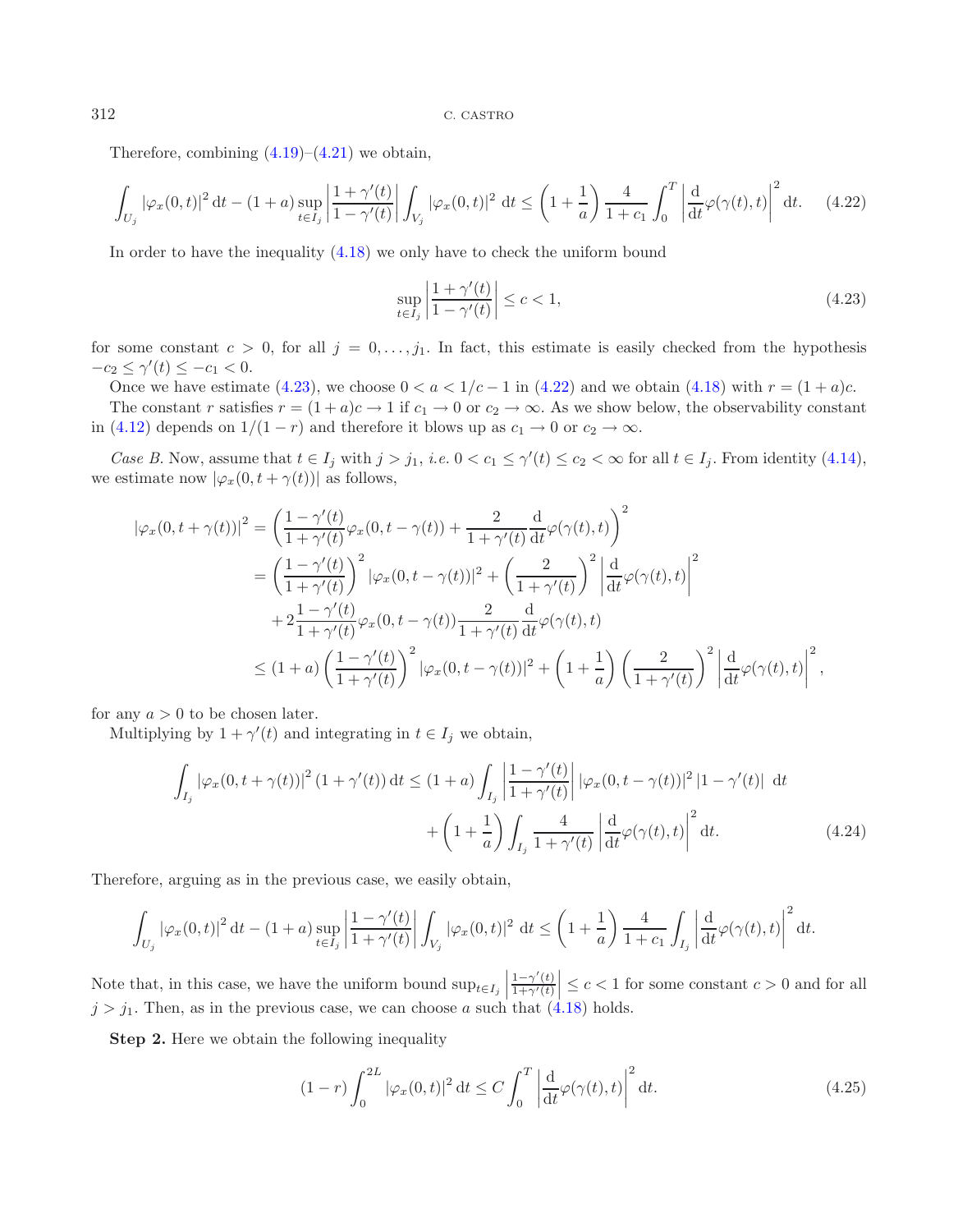<span id="page-12-0"></span>From [\(4.18\)](#page-10-2) we obtain

$$
\sum_{j=1}^{J} \int_{U_j} |\varphi_x(0,t)|^2 dt - r \sum_{j=1}^{J} \int_{V_j} |\varphi_x(0,t)|^2 dt \le C \sum_{j=1}^{J} \int_{I_j} \left| \frac{d}{dt} \varphi(\gamma(t),t) \right|^2 dt
$$
  

$$
\le C \int_0^T \left| \frac{d}{dt} \varphi(\gamma(t),t) \right|^2 dt.
$$
 (4.26)

On the other hand, the hypothesis  $(2.6)$  and  $(2.7)$  allow us to obtain,

$$
\sum_{j=1}^{J} \int_{U_j} |\varphi_x(0,t)|^2 dt - r \sum_{j=1}^{J} \int_{V_j} |\varphi_x(0,t)|^2 dt \ge \int_{W_1} |\varphi_x(0,t)|^2 dt - r \int_{W_2} |\varphi_x(0,t)|^2 dt.
$$

Then, taking into account the 2L-periodicity of the solutions of the wave equation  $(4.10)$  and the fact that the length of  $W_2$  is lower than the length of  $W_1$  we have

$$
\int_{W_1} |\varphi_x(0,t)|^2 dt - r \int_{W_2} |\varphi_x(0,t)|^2 dt \ge (1-r) \int_{W_1} |\varphi_x(0,t)|^2 dt \ge (1-r) \int_0^{2L} |\varphi_x(0,t)|^2 dt. \tag{4.27}
$$

This inequality together with [\(4.26\)](#page-12-0) allows us to obtain [\(4.25\)](#page-11-2).

<span id="page-12-1"></span>**Step 3.** Finally, inequality [\(4.12\)](#page-7-1) is just a consequence of [\(4.25\)](#page-11-2) and the following classical boundary inverse inequality for the wave equation (see [\[12](#page-15-0)]): for  $T \geq 2L$  there exists a constant  $C > 0$  such that

$$
\|(\varphi^0, \varphi^1)\|_{H_0^1 \times L^2} \le C \int_0^{2L} |\varphi_x(0, t)|^2 dt.
$$

This concludes the proof of Proposition [4.1.](#page-7-3)  $\Box$ 

## 5. Existence of weak solutions

<span id="page-12-2"></span>In this section we prove Theorem [2.1.](#page-2-2) This requires some estimates on the nonhomogeneous problem [\(2.3\)](#page-1-0) that we state first.

**Proposition 5.1.** *Assume that*  $\psi \in L^1(0,T;H^{-1}(0,L))$  *and*  $\gamma$  *a curve satisfying the hypothesis of Theorem [2.1.](#page-2-2) There exists a constant*  $c(\gamma)$  *such that the solution*  $\varphi \in C([0,T]; H_0^1(0,L)) \cap C^1([0,T]; L^2(0,L))$  *of* [\(2.3\)](#page-1-0) *satisfies the folowing estimate,*

$$
\int_0^T \left| \frac{d}{dt} \varphi(\gamma(t), t) \right|^2 dt \le c(\gamma) \left\| \psi(x, t) \right\|_{L^1(0, T; L^2(0, L))}^2.
$$
\n(5.28)

*Assume now that*  $\psi(x,t) = \Psi_t(x,t)$ *, with*  $\Psi \in L^2(0,T;L^2(0,L))$ *, then the solution*  $\varphi$  *of* [\(2.3\)](#page-1-0) *satisfies*  $\varphi \in$  $C(0,T; H_0^1(0,L)) \cap C^1(0,T; L^2(0,L))$ . Moreover, there exists a constant  $\tilde{c}(\gamma) > 0$  such that

$$
\int_0^T \left| \frac{\mathrm{d}}{\mathrm{d}t} \varphi(\gamma(t), t) \right|^2 \mathrm{d}t \le \tilde{c}(\gamma) \left\| \Psi(x, t) \right\|_{L^2(0, T; H_0^1(0, L))}^2. \tag{5.29}
$$

Let us complete the proof of Theorem [2.1](#page-2-2) before proving this result. Let  $\mathcal{L}(\psi)$  be the linear operator defined by the left hand side of [\(2.5\)](#page-2-0), *i.e.*

$$
\mathcal{L}(\psi) = \langle u^1(x), \varphi(x, 0) \rangle_1 - \int_0^L u^0(x) \varphi_t(x, 0) \, dx + \langle f(t), \varphi(\gamma(t), t) \rangle_1^t. \tag{5.30}
$$

<span id="page-12-3"></span>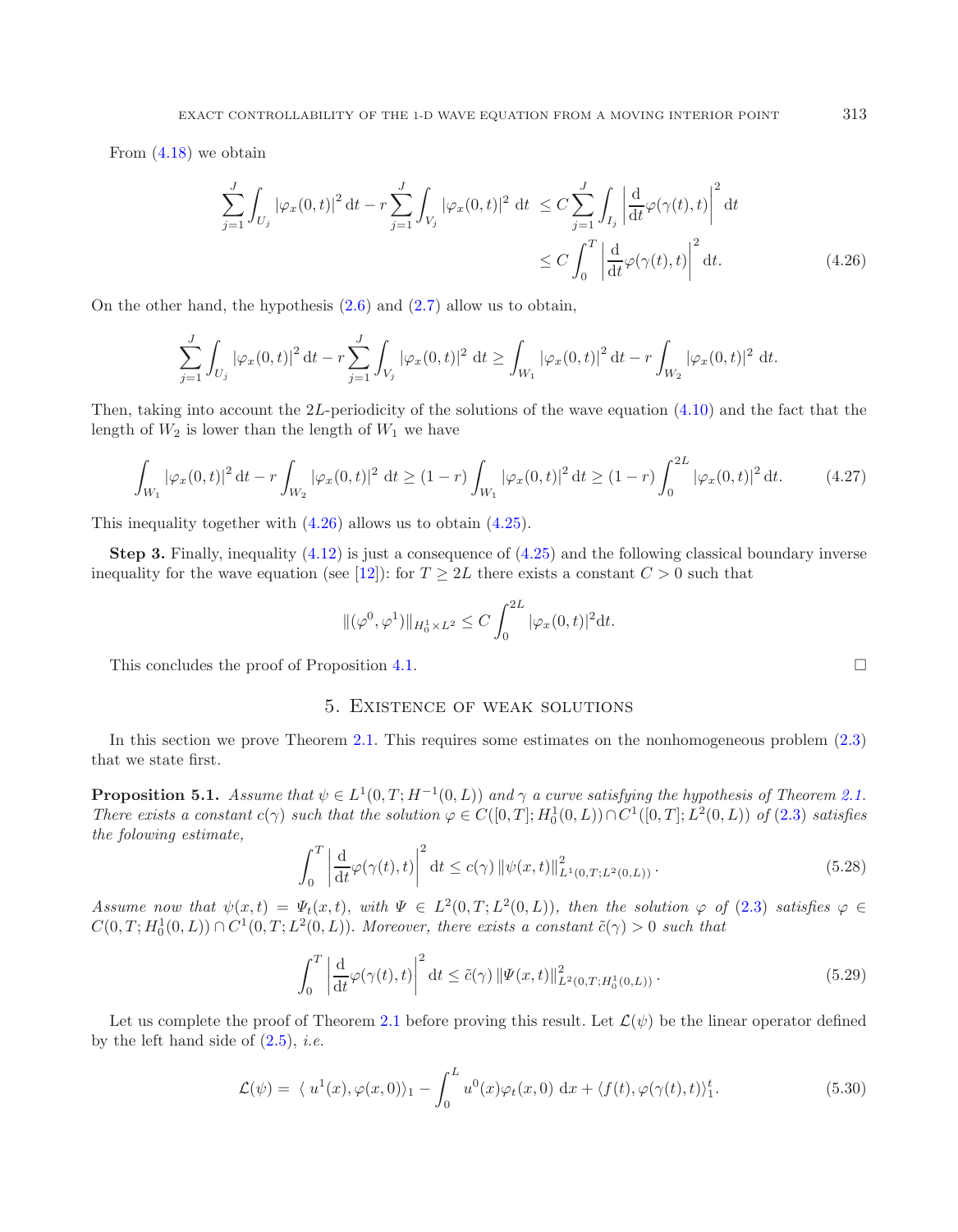From estimate [\(5.28\)](#page-12-1),  $\mathcal{L}(\psi)$  is continuous in  $L^1(0,T;L^2(0,L))$  and it defines a unique  $u \in L^{\infty}(0,T;H^{-1})$ satisfying

$$
\int_0^T \int_0^L u(x,t)\psi(x,t) \, \mathrm{d}x \, \mathrm{d}t = \mathcal{L}(\psi), \qquad \text{for all } \psi(x,t) \in L^1(0,T;L^2(0,L)). \tag{5.31}
$$

Therefore u solves  $(2.5)$ . Moreover, for some constant  $C > 0$ ,

$$
||u||_{L^{\infty}(0,T;L^{2}(0,L))} \leq C(||u^{0}||_{L^{2}(0,L)} + ||u^{1}||_{H^{-1}(0,L)} + ||f||_{(H^{1}(0,L))^{\prime}}).
$$

The continuity  $t \to u(t, x)$  from  $[0, T] \to L^2(0, L)$  is easily obtained by a density argument since the solutions of [\(1.1\)](#page-0-0) with  $L^2$ -controls and smooth initial data satisfy  $u \in C([0,T];L^2(0,L))$  (see [\[13](#page-15-3)]).

Now we focus on the regularity for  $u_t$ . We consider in [\(5.31\)](#page-13-0)  $\psi(x,t) = \Psi_t(x,t)$  where  $\Psi \in \mathcal{D}((0,T) \times (0,L))$ , the space of  $C^{\infty}$  functions with compact support. From Proposition [5.1](#page-12-2) the map  $\Psi \to \mathcal{L}(\Psi_t)$  is linear and continuous in  $L^2(0,T;L^2(0,L))$ . Thus, we deduce that  $u_t \in L^2(0,T;L^2(0,L))$ . This concludes the proof of Theorem [2.1.](#page-2-2)

*Proof of Proposition [5.1.](#page-12-2)* The main idea is to apply Duhamel's principle to reduce the nonhomogeneous problem [\(2.3\)](#page-1-0) to a suitable homogeneous one with nonzero final data for which estimate [\(4.11\)](#page-7-0) holds. We observe that  $\varphi(x, t)$  can be written as

$$
\varphi(x,t) = \int_t^T U(x,t.s) \mathrm{d}s,
$$

where  $U(x, t, s)$  is the solution of

$$
\begin{cases}\nU_{tt} - U_{xx} = 0, & 0 < x < L, & 0 < t < s < T, \\
U(x, s, s) = 0, & 0 < x < L, \\
U_t(x, s, s) = \psi(x, s), & 0 < x < L, & 0 < s < T, \\
U(0, t, s) = U(L, t, s) = 0, & 0 < t < s < T.\n\end{cases}
$$

<span id="page-13-1"></span>From Proposition [4.1](#page-7-3) and the conservation of the energy, there exists a constant  $c(\gamma) > 0$  such that,

$$
\int_0^s \left| \frac{d}{dt} U(\gamma(t), t, s) \right|^2 dt \le c(\gamma) \left( ||U(\cdot, 0, s)||^2_{H_0^1(0, L)} + ||U_t(\cdot, 0, s)||^2_{L^2(0, L)} \right)
$$
  
= c(\gamma) ||\psi(\cdot, s)||^2\_{L^2(0, L)}. (5.32)

On the other hand, we observe that

$$
\frac{\mathrm{d}}{\mathrm{d}t}\varphi(\gamma(t),t) = \frac{\mathrm{d}}{\mathrm{d}t}\int_t^T U(\gamma(t),t,s)\mathrm{d}s = \int_t^T \frac{\mathrm{d}}{\mathrm{d}t}U(\gamma(t),t,s)\mathrm{d}s = \int_0^T \chi_{(t,T)}(s)\frac{\mathrm{d}}{\mathrm{d}t}U(\gamma(t),t,s)\mathrm{d}s,
$$

<span id="page-13-2"></span>where  $\chi_{(t,T)}(s)$  is the characteristic function of the interval  $(t,T)$ . Therefore, from Minkowski inequality we have

$$
\left\| \frac{\mathrm{d}}{\mathrm{d}t} \varphi(\gamma(t), t) \right\|_{L^2(0,T)} \leq \int_0^T \left\| \chi_{(t,T)}(s) \frac{\mathrm{d}}{\mathrm{d}t} U(\gamma(t), t, s) \right\|_{L^2(0,T)} \mathrm{d}s
$$
\n
$$
= \int_0^T \left\| \frac{\mathrm{d}}{\mathrm{d}t} U(\gamma(t), t, s) \right\|_{L^2(0,s)} \mathrm{d}s. \tag{5.33}
$$

Combining [\(5.32\)](#page-13-1) and [\(5.33\)](#page-13-2) we easily obtain the estimate [\(5.28\)](#page-12-1).

Now we prove the second part of Proposition [5.1.](#page-12-2) Assume that  $\psi(x,t) = \Psi_t(x,t)$ , with  $\Psi \in L^2(0,T; L^2(0,L))$ . Following the previous argument based on Duhamel's principle we write

$$
\varphi(x,t) = \int_t^T V(x,t.s) \mathrm{d} s
$$

<span id="page-13-0"></span>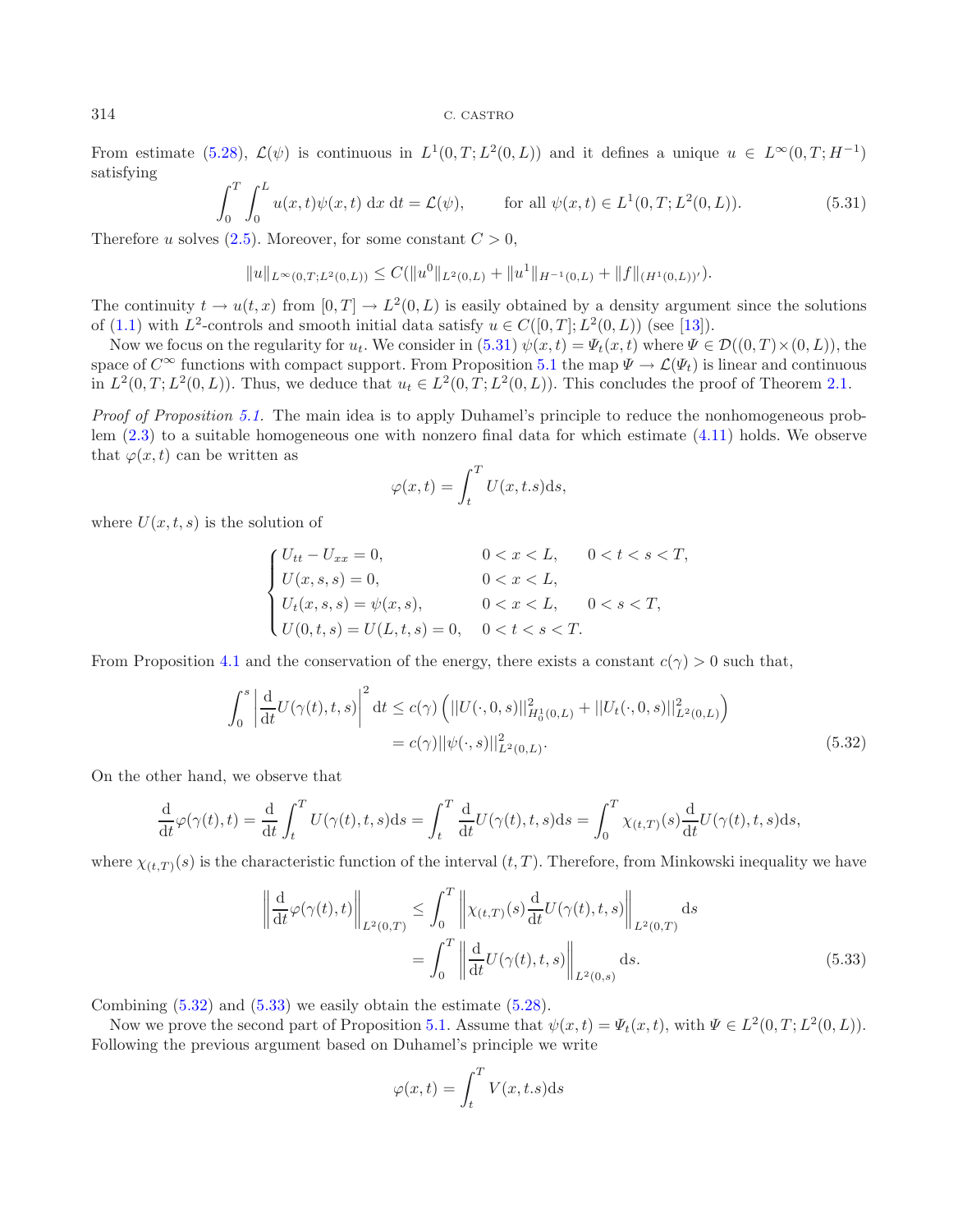where  $V(x, t, s)$  is the solution of

<span id="page-14-0"></span>
$$
\begin{cases} V_{tt}-V_{xx}=0, & 0 < x < L, \quad 0 < t < s < T, \\ V(x,s,s)=-\Psi(x,s), & 0 < x < L, \\ V_t(x,s,s)=0, & 0 < x < L, \quad 0 < s < T, \\ V(0,t,s)=V(L,t,s)=0, & 0 < t < s < T. \end{cases}
$$

Note that  $V \in C(0, T; H_0^1(0, L)) \cap C^1(0, T; L^2(0, L))$  and therefore the same is true for  $\varphi$ .

From Proposition [4.1](#page-7-3) and the conservation of energy we deduce

$$
\int_0^s \left| \frac{d}{dt} V(\gamma(t), t, s) \right|^2 dt \le c(\gamma) ||\psi(\cdot, s)||^2_{H_0^1(0, L)}.
$$
\n(5.34)

On the other hand, we observe that

$$
\frac{d}{dt}\varphi(\gamma(t),t) = \frac{d}{dt}\int_t^T V(\gamma(t),t,s)ds = \int_t^T \frac{d}{dt}V(\gamma(t),t,s)ds + \Psi(\gamma(t),t)
$$

$$
= \int_0^T \chi_{(t,T)}(s)\frac{d}{dt}V(\gamma(t),t,s)ds + \Psi(\gamma(t),t).
$$

Therefore,

for all  $(\varphi^0,$ 

$$
\left\| \frac{d}{dt} \varphi(\gamma(t), t) \right\|_{L^2(0,T)} \le \int_0^T \left\| \frac{d}{dt} V(\gamma(t), t, s) \right\|_{L^2(0,s)} ds + \left\| \Psi(\gamma(t), t) \right\|_{L^2(0,T)}.
$$
\n(5.35)

The first term on the right hand side can be bounded using [\(5.34\)](#page-14-0). On the other hand, taking into account that  $L^{\infty}(0,L) \subset H_0^1(0,L)$ , we have

$$
\|\Psi(\gamma(t),t)\|_{L^2(0,T)} \le \|\Psi\|_{L^2(0,T;L^\infty(0,L))} \le \|\Psi\|_{L^2(0,T;H_0^1(0,L))}.
$$
\n(5.36)

<span id="page-14-1"></span>From  $(5.34)$ – $(5.36)$  we easily obtain the inequality  $(5.29)$ .

# 6. CONTROLLABILITY

In this section we briefly describe how to obtain the controllability result stated in Theorem [2.4](#page-2-3) from the observability result in Proposition [4.1.](#page-7-3) This is a straightforward application of HUM-method.

The first step is to characterize the controls of  $(1.1)$ . Let us introduce the adjoint system

$$
\begin{cases}\n\varphi_{tt} - \varphi_{xx} = 0 & \text{in } x \in (0, L), t \in (0, T) \\
\varphi(0, t) = \varphi(L, t) = 0 & \text{in } t \in (0, T), \\
\varphi(x, T) = \varphi^0, & \varphi_t(x, T) = \varphi^1, \text{in } x \in (0, L).\n\end{cases}
$$
\n(6.37)

with  $(\varphi^0, \varphi^1) \in H_0^1(0, L) \times L^2(0, L)$ .

Multiplying the equations in [\(1.1\)](#page-0-0) by  $\varphi$  and integrating by parts we easily obtain, at least formally, the following identity:

$$
\langle u^1(x), \varphi(x,0) \rangle_1 - \int_0^L u^0(x) \varphi_t(x,0) \, dx + \langle f(t), \varphi(\gamma(t),t) \rangle_1^t = \langle u_t(x,T), \varphi^0(x) \rangle_1 - \int_0^L u(x,T) \varphi^1(x) \, dx, \tag{6.38}
$$

where  $\langle \cdot, \cdot \rangle_1$  denotes the duality product in  $H_0^1(0, L)$  and  $\langle \cdot, \cdot \rangle_1^t$  the duality product in  $H^1(0, T)$ . Note that weak solutions must satisfy this identity. Therefore, a control f can be characterized as a function  $f(t)$  which satisfies the identity

$$
\langle u^1(x), \varphi(x, 0) \rangle_1 - \int_0^L u^0(x) \varphi_t(x, 0) \, dx + \langle f(t), \varphi(\gamma(t), t) \rangle_1^t \, dt = 0,
$$
  

$$
\varphi^1) \in H_0^1(0, L) \times L^2(0, L).
$$

<span id="page-14-2"></span> $\Box$